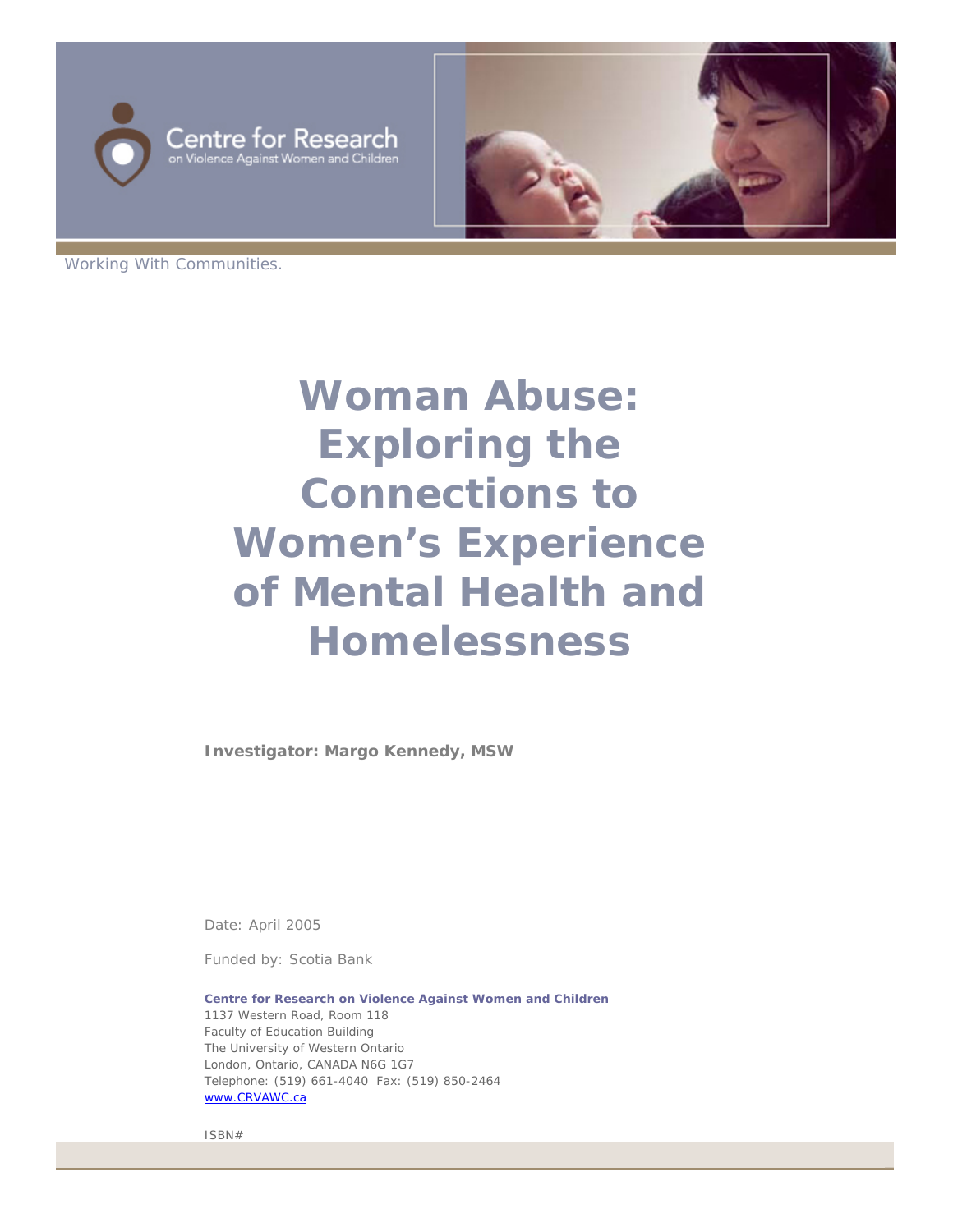## CONTENTS

| <b>Introduction</b>                 | Page 3  |
|-------------------------------------|---------|
| Background                          | Page 4  |
| Methodology                         | Page 8  |
| Findings From Interviews with Women | Page 11 |
| Conclusion                          | Page 27 |
| Recommendations                     | Page 29 |
| Questions For Further Study         | Page 31 |
| Appendix                            | Page 32 |
| References                          | Page 34 |

Special thanks to the women interviewed for this study who so generously shared their stories and experiences. Their courage, determination and ability to carry on when faced with adversity was truly inspiring.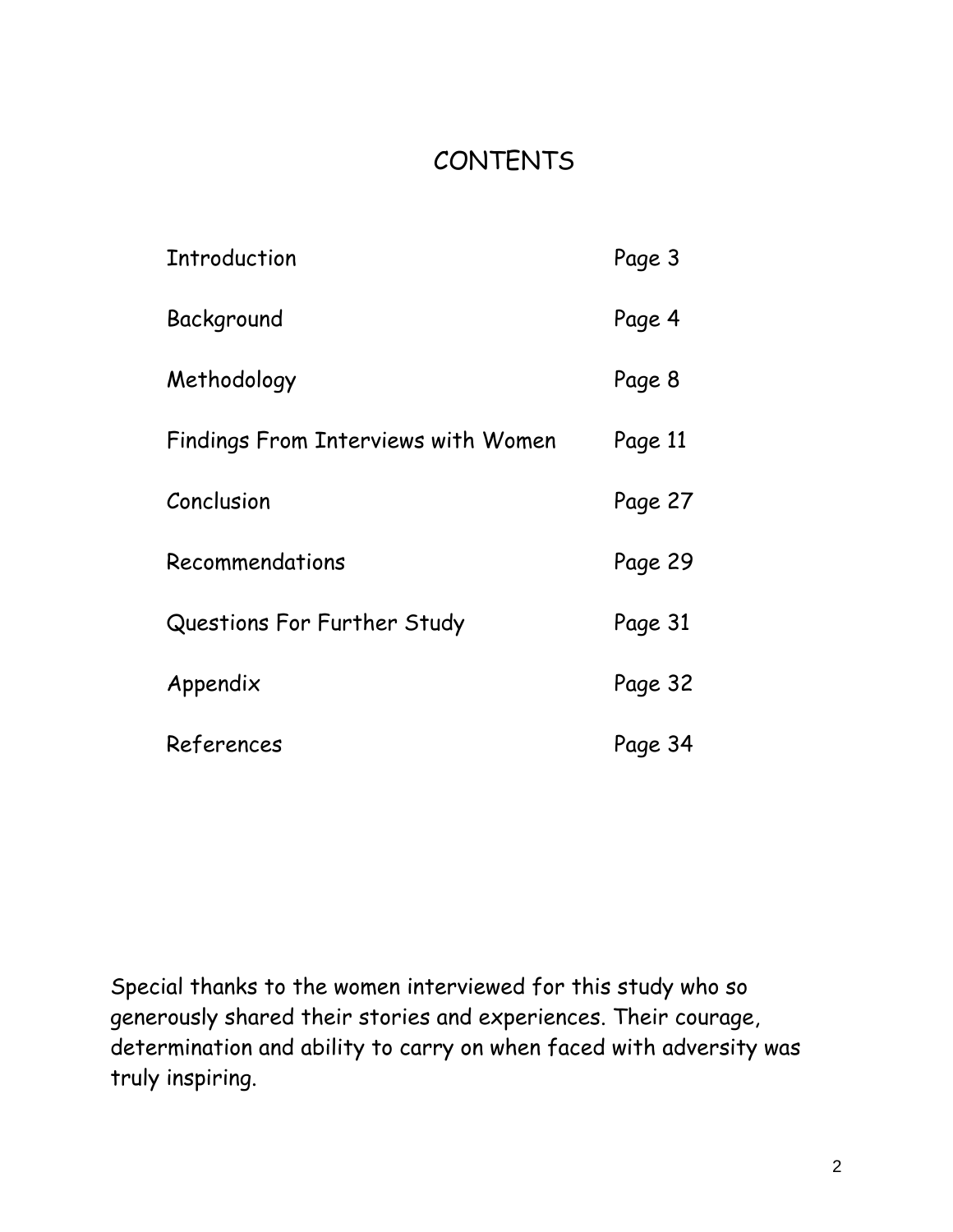#### INTRODUCTION

The purpose of this study is to provide a beginning point to more fully understand the connections between women's experience of abuse as it relates to mental health and homelessness. This study interviewed homeless women about their experience of abuse and violence, both past and present. The women discussed their experience of hostels and mental health systems and the ways in which these systems failed to adequately address issues of abuse and violence. Women who are homeless and experience mental health struggles, have contact with a number of health and social service systems, and often remain in these systems for a very long period of time. Substance use is common way that women cope with experiences of abuse and violence (Miller & Downs, 1993). Substance use has also shown to increase women's vulnerability to violence through exposure to unsafe situations (Parks & Miller, 1997). For some women, these issues become "chronic" and a vicious cycle ensues, vacillating between emergencies related to mental health, substance use, abuse/violence and housing crises. A common factor in the lives of many of these women is their experiences of abuse and trauma. This factor is known and mentioned in the research, yet not discussed in detail and few services address the issue within the programs provided to women.

This study explored what information women were receiving in the hostel and mental health systems about abuse and violence. I was interested in hearing if women were making links from their past experiences of abuse, to their current mental health, as well as talking to women about recent or ongoing abuse by a partner in a present relationship. Knowledge and information is important in order for women to make informed choices and decisions in their lives. Understanding the effects of abuse on mental health, the impact of abuse in terms of numbing and self medicating as a common coping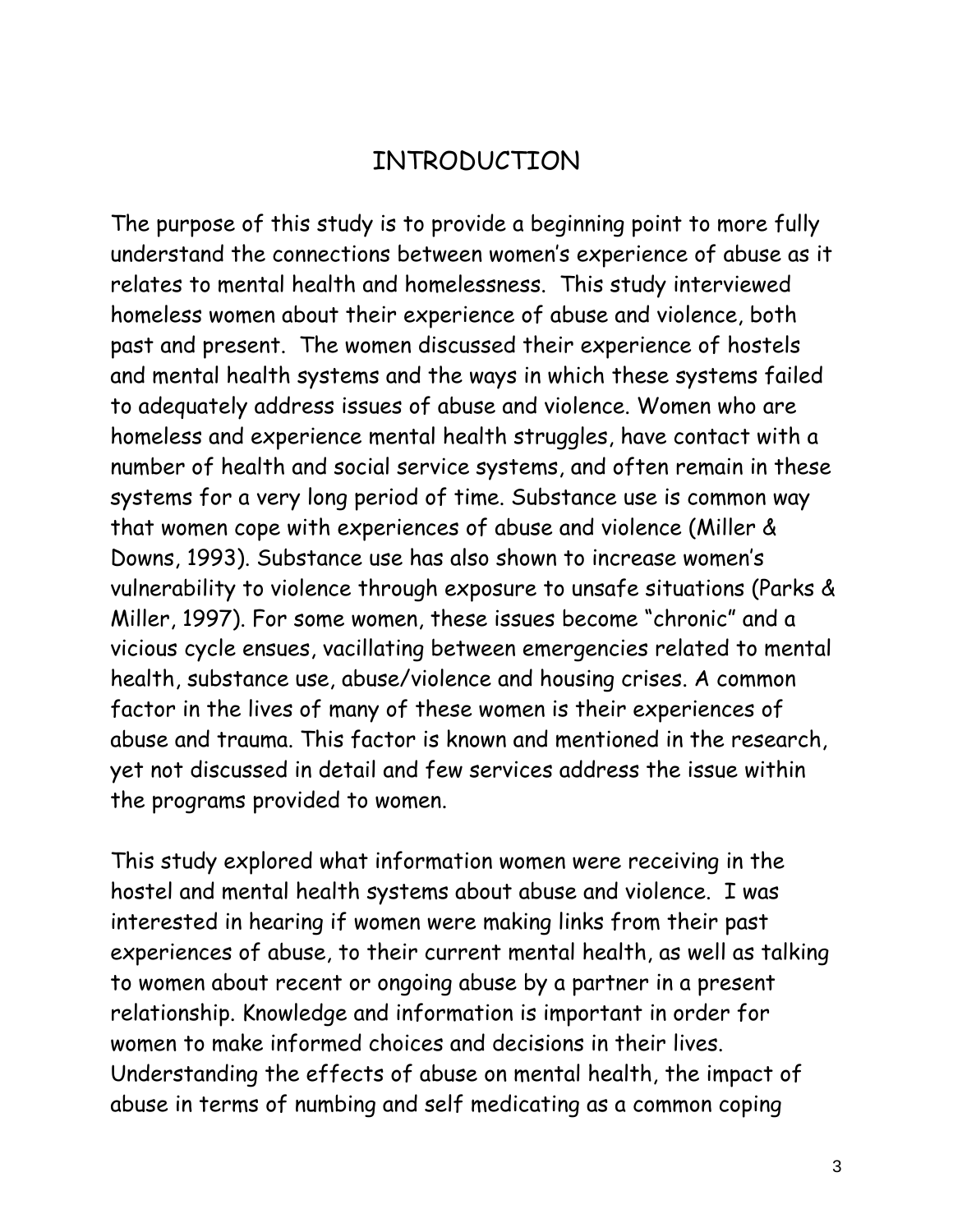mechanism, information about safety planning and protective resources and strategies, having someone to talk to and provide support, are some of the valuable tools required for women to take a first step to end abuse in their lives. Social conditions of inequality, poverty, racism, discrimination, limited access to housing, health care and employment, are also crucial factors required to eradicate abuse and violence.

#### BACKGROUND

Research studies have extensively outlined the connections between women's experiences of abuse and trauma and the serious impact of these experiences on mental health. (Fisher, 1998; Harris, 1990; Harris, Maxine & Bachach, 1990, Ambrosioet al., 1992).

Mueser et al (1998) report 98% of people with a diagnosis of serious mental illness has experienced at least one serious traumatic event in their lives. Another study found that 85% of women who had experienced abuse/violence in intimate relationships had experienced some type of emotional effect resulting from the abuse – anger, fear, less trusting, lower self esteem, depression, anxiety, shame and guilt (Day, 1995). In a recent study exploring the experiences of women diagnosed with mental health difficulties, 80% of the women surveyed had experienced childhood abuse and abuse/violence in current relationships. "Reactions to trauma were often used as signifiers of mental illness" (Hinton, 2002, Goodman, Dutton & Harris, 1997).

Childhood abuse has been found to relate to a wide range of difficulties including lower self-esteem, re-victimization, depression, chronic homelessness, drug and alcohol use and the exacerbation of preexisting mental health problems [Stein, Leslie & Nyamathi, 2002; Goodman, Dutton & Harris, 1997; Goodman & Dutton, 1996].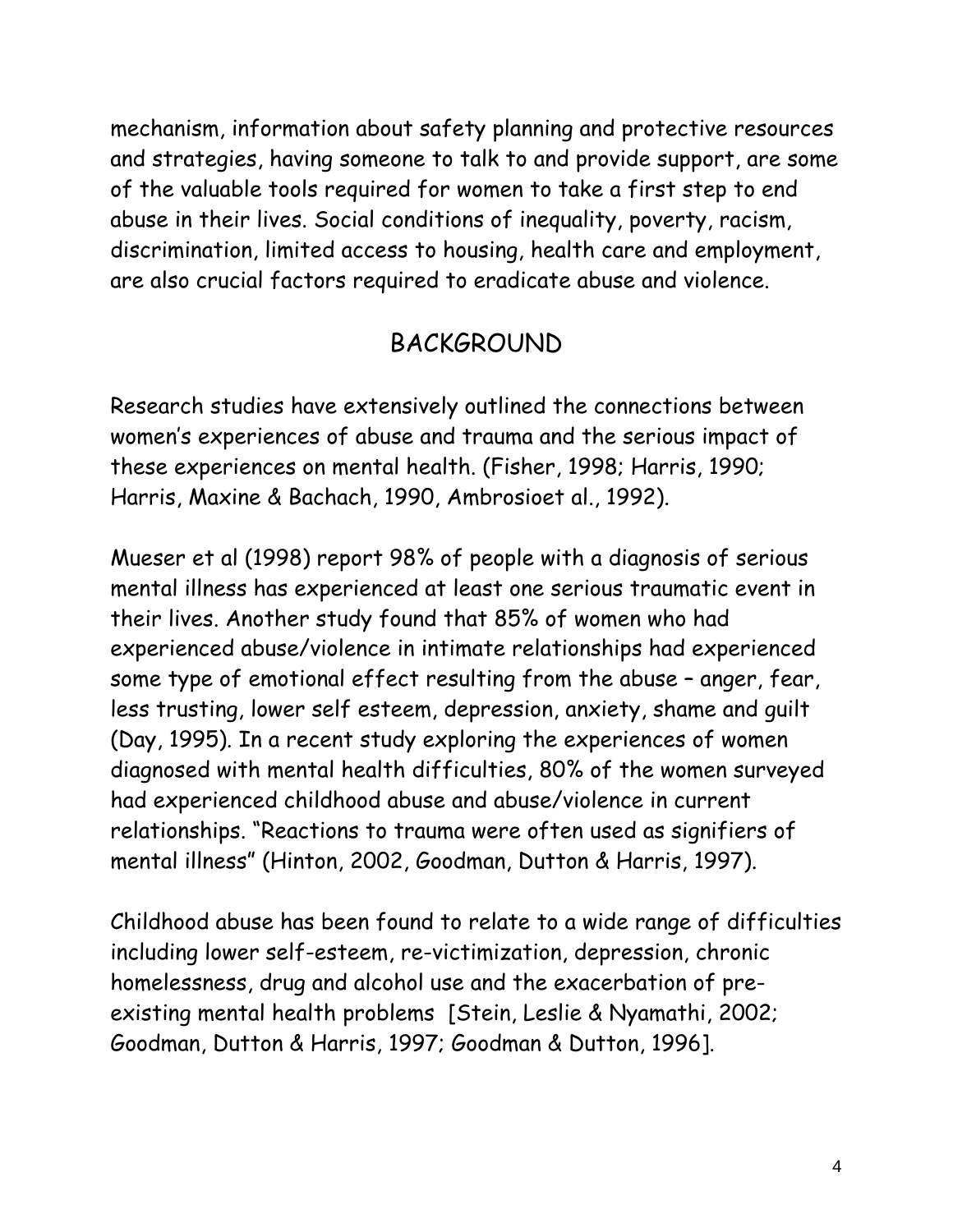Research literature relating to the impact of abuse and trauma is largely characterized from a medical model, reflecting a pathologizing and deficit-based analysis. The impact of trauma is often described as clusters of "symptoms", where the context of violence is far removed.

"Despite the growing body of research that illustrates the impact of violence and trauma on women's mental health, few programs designed to meet the needs of women with chronic and persistent mental health problems exist…" (Morrow, 2002, p.31). Women's experiences of abuse are often silenced or dismissed in mental health systems' service intake assessments and programs. The incredible strengths and resourcefulness of women's survival is generally overlooked and little attention is given to understanding behaviors and beliefs within a framework of violence and context of trauma.

A historical, overarching belief has existed implying that trauma cannot be addressed until the woman is "stable". Stability is often referring to mental health symptoms, substance use/addictions and securing permanent housing. The thinking behind this criteria is to not further overwhelm or exacerbate the crisis. Despite recognition that the woman's crisis may be related to an underlying cause of violence and trauma, these issues remain largely unaddressed. The addiction systems often use a rather punitive approach, focusing on the negative effects of drugs and alcohol use. Mental health systems can see addictions as a coping strategy, but rely heavily on a medication crisis intervention strategy. An inherent victim-blaming model exists within this framework, holding women solely responsible for "stabilizing". A dichotomy is created, that is contradictory as no claims are made to address the underlying cause (violence), which may have precipitated the crisis. Hostel workers are often caught between working with professions within these two systems, where neither one is supporting first stage trauma work.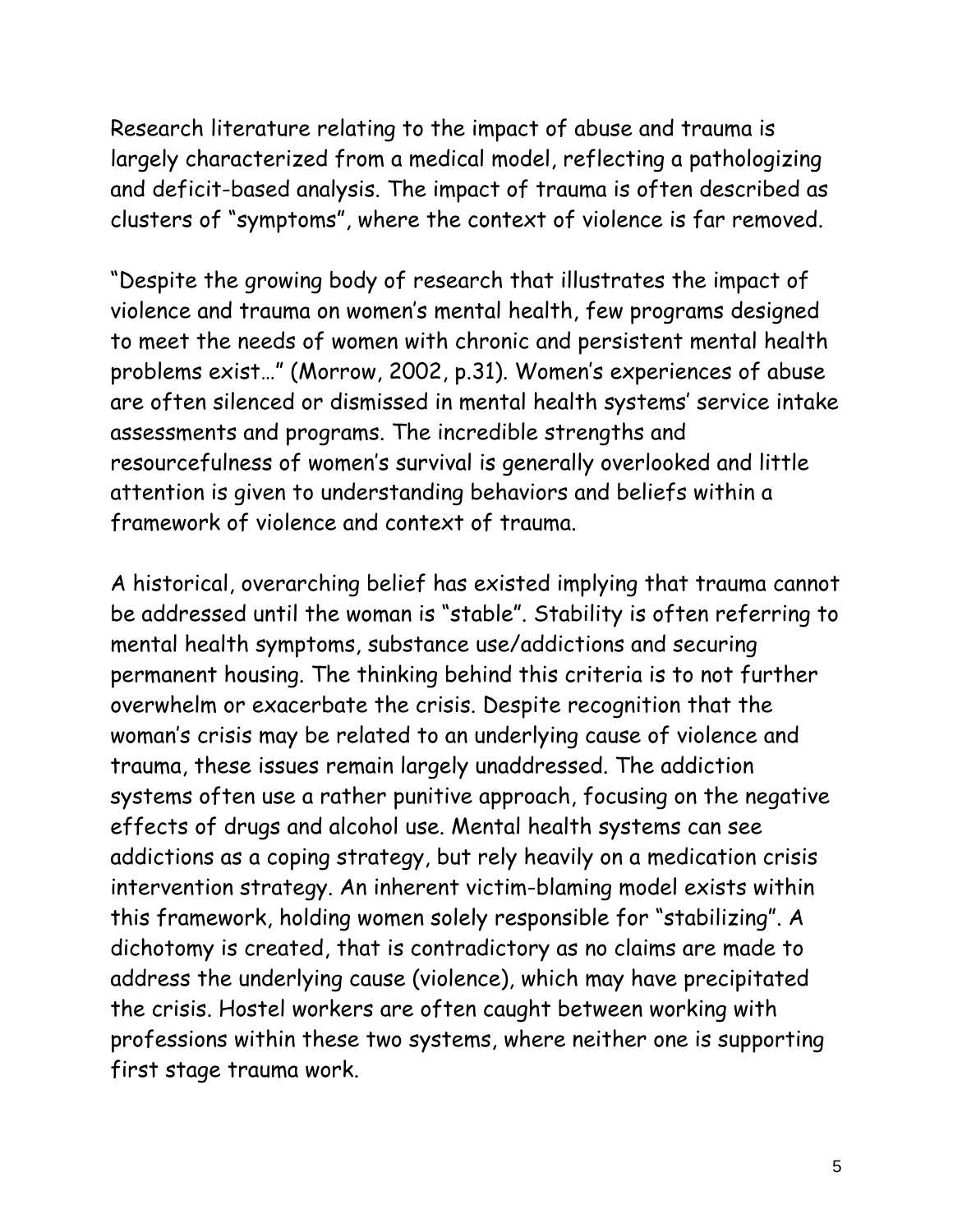There has been an elaborate rationalizing as to why not use a holistic, integrated approach to services both within the mental health and the substance use sectors, until this concept of stabilization occurs. Unfortunately, some woman never realize these goals of stabilization for an extended period of time, and are never given an opportunity to receive support about their abuse experiences. This belief continues to be prevalent despite current research that is contradicting these findings.

Judith Herman identified three stages of trauma treatment; the first stage involving the establishment of safety (Herman, 1992). Establishing safety includes addressing physical and psychological safety issues. Herman suggests stabilizing traumatic responses and coping strategies by helping women to make links between abuse and their present struggles. Through this method, women are strengthened and supported to develop new coping strategies and ways to manage traumatic effects, before discussing and processing the details of their experience. Research evaluations of new integrated services that address mental health, substance use and trauma are showing very promising results (Finkelstein et al, 2004).

Women's experiences of mental health need to be understood not only in a context of violence, but also within reference to the social environment in which they live. In Canada and around the world, public health research organizations have been focusing on the importance of social determinants of health. (Public Health Agency of Canada, 2005; Raphael, 2004). Some of the key determinants of health include critical areas such as socio-economic factors, employment, housing, gender, social support networks and physical environments. All of these factors significantly influence health. These factors are very important in the lives of the women involved in this study and who are clearly disadvantaged in each of these areas. "Family violence has a devastating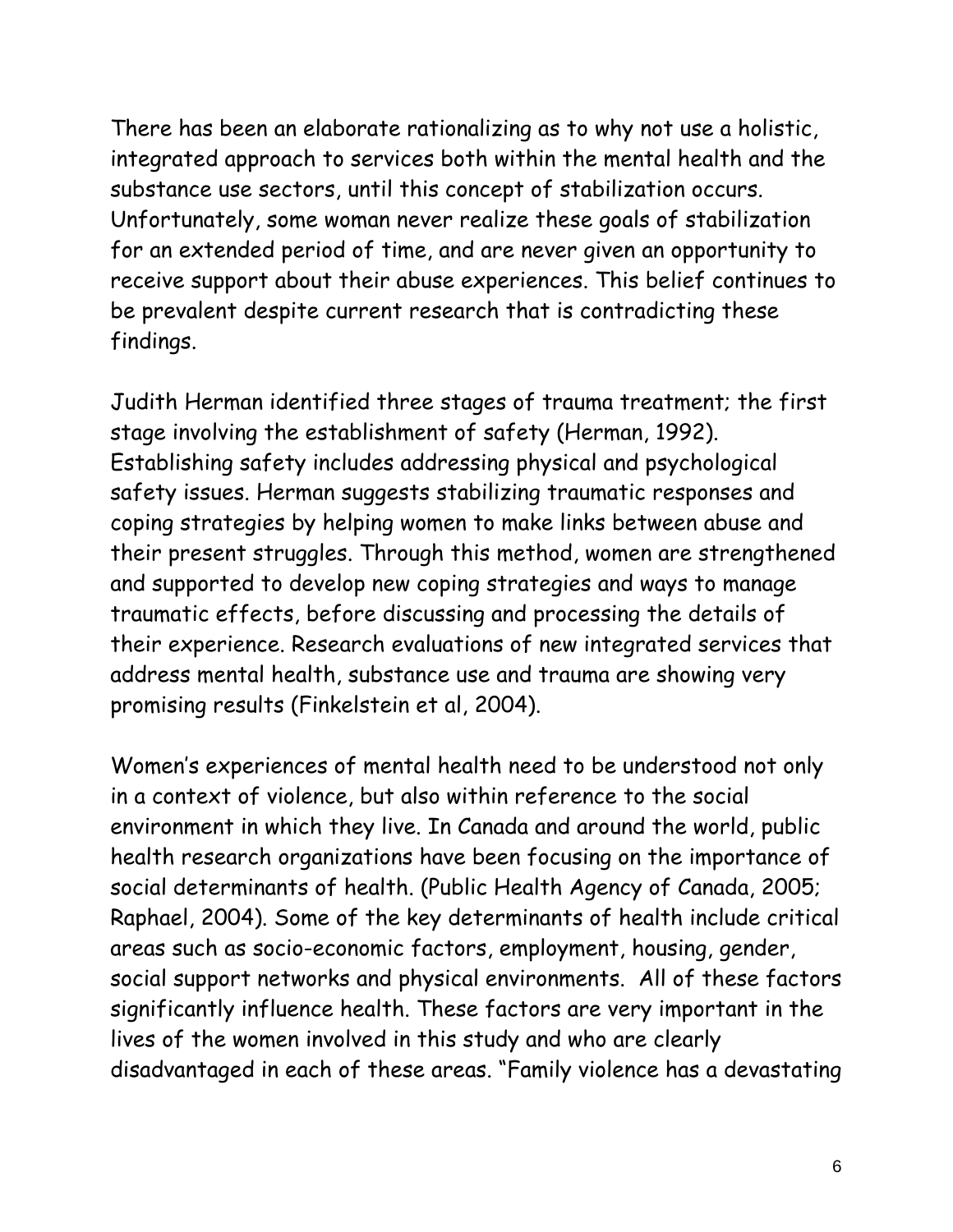effect on the health of women and children in both the short and long term" (Canadian Public Health Association, 1997).

"For many women, social conditions of inequality, in particular experiences of violence precipitated their entry into the mental health system. In other instances social conditions, especially poverty, created barriers to women's recovery from mental health challenges". (Morrow & Chappell, 1999, p.10).

Because this social and gendered context and an understanding of the connections to the determinants of health have been is lacking in many studies, women's homeless and mental health programs have often overlooked the importance of these factors.

" Many mental health professionals are reluctant to acknowledge the role of violence and trauma in women's lives, either downplaying its significance, or seeing it as an issue separate from mental health. The result is that current assessment tools and treatment plans do not regularly take violence and trauma into account. These practices severely limit the ability of the mental health system to respond effectively to women and may result in misdiagnosis or lengthy delays in women getting the supports they need" (Morrow, 2002, p.17).

A discussion follows which explores this connection based on data from interviews with 10 women who have experienced abuse, are homeless, have mental health struggles and use hostels and drop in programs. The importance of providing opportunities for women to address past and present experiences of abuse and trauma will be explored.

Questions as to why woman abuse issues have remained unaddressed and invisible in service provision to homeless women will be raised along with suggestions for making woman abuse issues a priority and a reality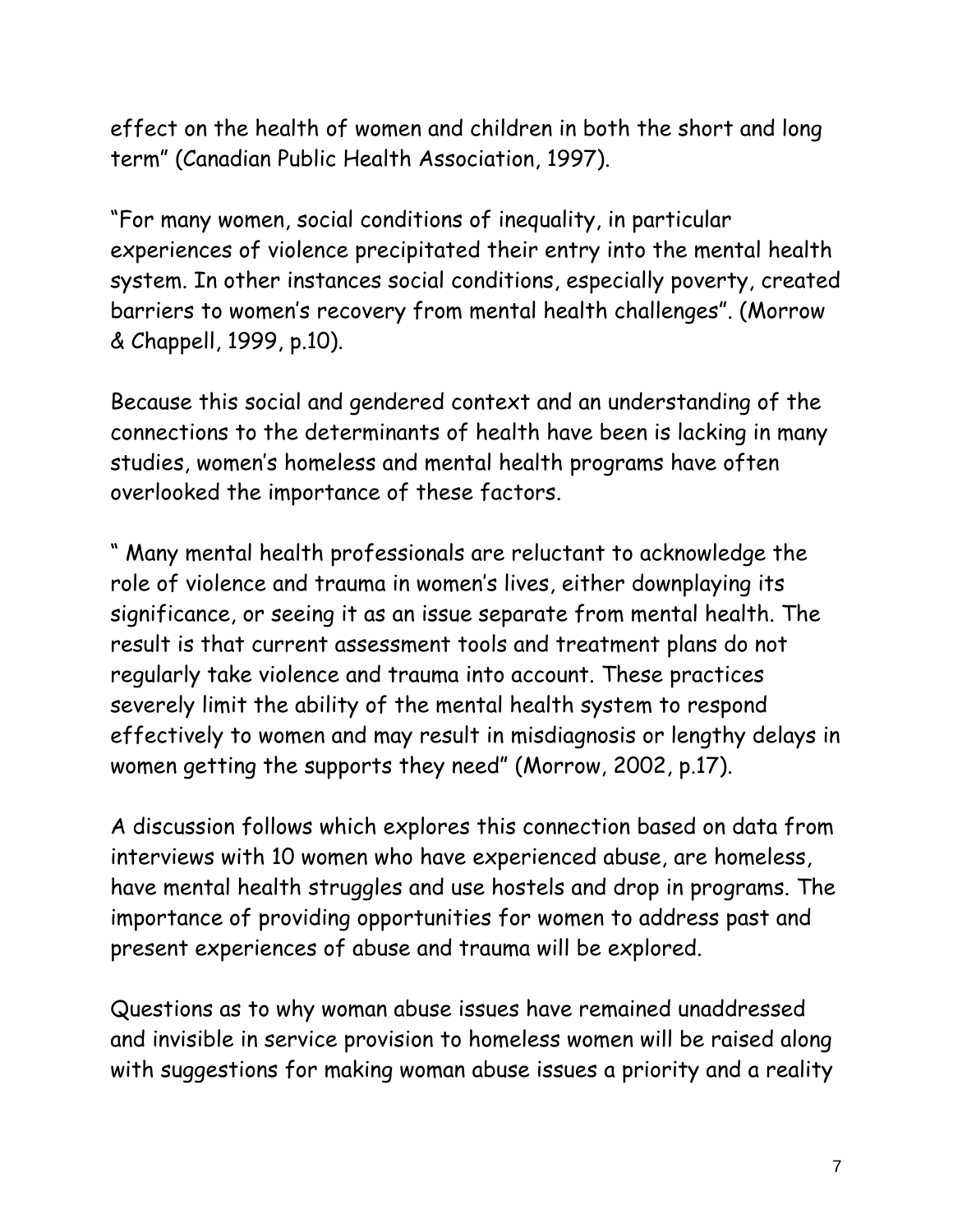within service provision. A discussion and recommendations for further study will conclude this report.

# METHODOLOGY

A qualitative research method was used for this project, designed to collect information about women's experiences and understanding of abuse and the impact on their psychological well-being and status of being homeless. Ten women were interviewed individually or in small groups about their experiences.

Women were recruited for the interviews through referrals from workers at hostels and women's drop in centres. Women who were interviewed were also asked if they knew other women who might be willing to be interviewed. Research participants were paid for the interview as well as provided with lunch, cigarettes and TTC tokens.

All of the women where presently residing in the Toronto area, considered themselves homeless for more than one year, had past or present contact with the mental health system and had experienced abuse from an intimate partner. In all of the cases, their intimate partners were or had been men. Interviews were between one to two hours in length, and took place in restaurants or donut shops in the downtown Toronto area.

Women ranged in age from 22 – 56. Three of the women were born outside Canada and spoke at least one other language. Four of the women had children, but none were presently living with their children as they were adults or in CAS care. Incidentally, all of the women interviewed identified either past or present concerns related to their own drug or alcohol use, and all women smoked continuously throughout the interview.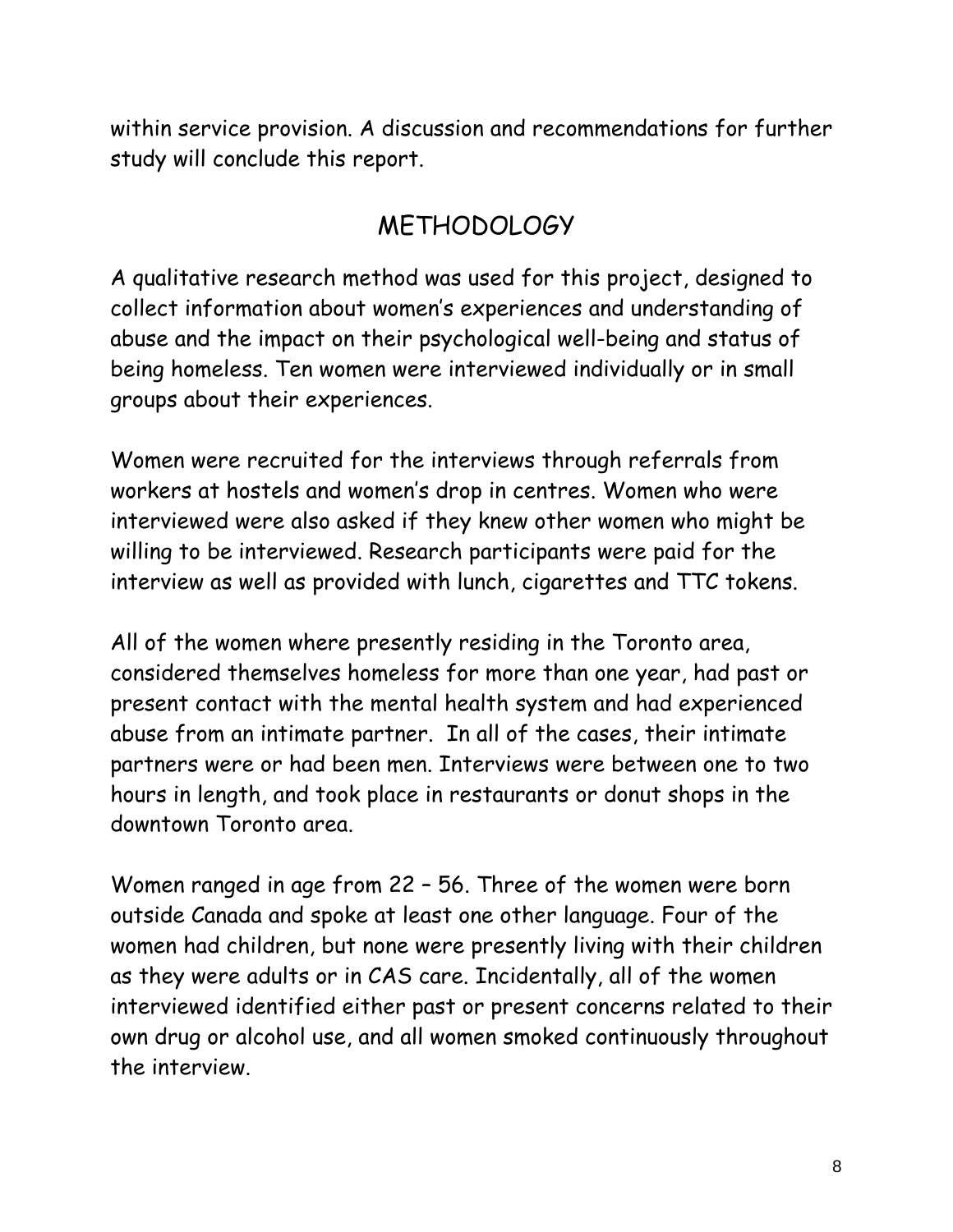Women were asked permission to tape record the interview, in two cases, permission was declined so hand written notes were taken. Women were provided with contact information regarding accessing the final report, as their housing situations were temporary.

 Interview questions were intended to explore women's understanding of their experience of abuse and violence, how it has affected their emotional and psychological well-being and contributed to being homeless. Questions also explored basic abuse information that is often addressed in woman abuse counselling (factors that cause men to be abusive, intent of abuse tactics, power and control wheel, basic emotional trauma, safety planning). I was interested in finding out if women were aware of or had access to this important information. The specific questions can be found in the Appendix. The questions were not always followed precisely, and were used as an interview guide, rather than a questionnaire.

If the women became restless or distressed, we took little distraction breaks between questions (had food, juice or coffee, talked about programs, staff at centres, etc). It was too much for some women to answer all of the questions fully, so the process was revised and adapted as we proceeded.

All interview participants were informed before the interview that questions about present and past experiences of violence were going to be addressed. Throughout the interview process, I was extremely mindful of the painful experiences being described and the impact of the discussion on research participants. Probing questions about traumatic experiences were avoided or kept to a bare minimum. If women were becoming overwhelmed or distressed, attempts were made to ground and re-orientate women to the present, to provide comfort and validation and to draw the example to a close.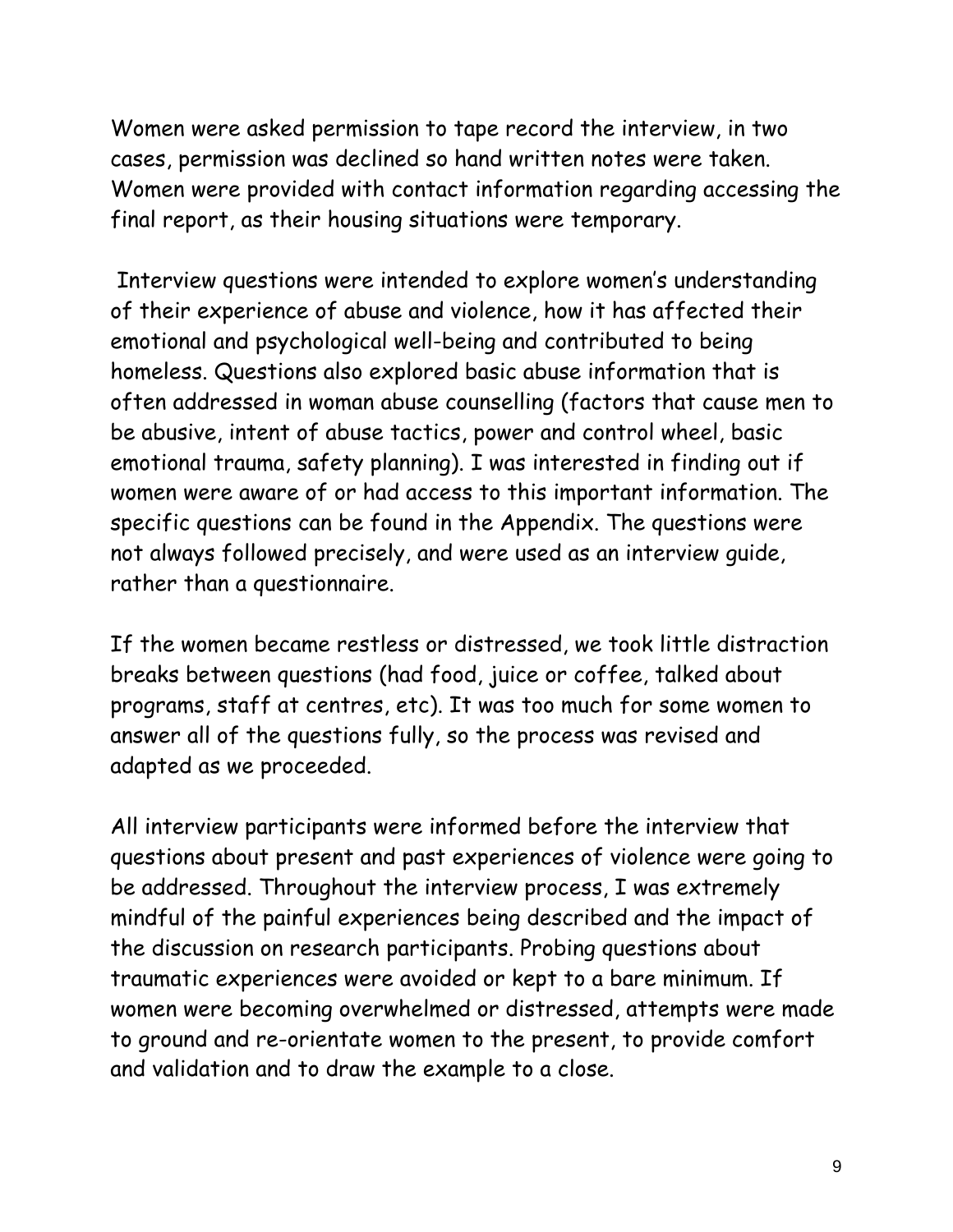Some of the statements made or strategies used in these circumstances included:

- I'm sorry that happened to you and that this interview is bringing up such difficult memories and experiences. Remember that you are in control of this process and it is up to you to decide what and how much information you would like to share
- If you need to stop, take a break or move to another question, just let me know
- That is a horrible experience and I'm so sorry you went through that. Do you feel that you have now told me what I need to know about that experience?
- You are a very strong woman to survive that experience. Provided comfort and shifted the interview focus.
- Sometimes talking about the past can feel like stepping into a time capsule. Looking around the coffee shop, what do you see that reminds you that you are an adult, with me, are right here in the present? (Grounding and connection to senses – sight, sounds smells, objects symbolizing being an adult i.e. room key, ID, ring or necklace, etc)
- Only very strong women get through those kinds of experiences. I'm glad that time of your life is over, in the past. Lets take a few minutes to talk about the strengths, options and resources that you have available now, that you didn't have back then? (brainstorming i.e. freedom to go were you want, connection to people or workers who believe you are supportive, medication, etc.)

Providing this feedback involved a delicate balance: I did not want to collect information at the woman's expense, or imply that I didn't want to hear her painful experiences. A sensitive and intuitive process was used to gage and determine when and if this feedback was necessary and appropriate.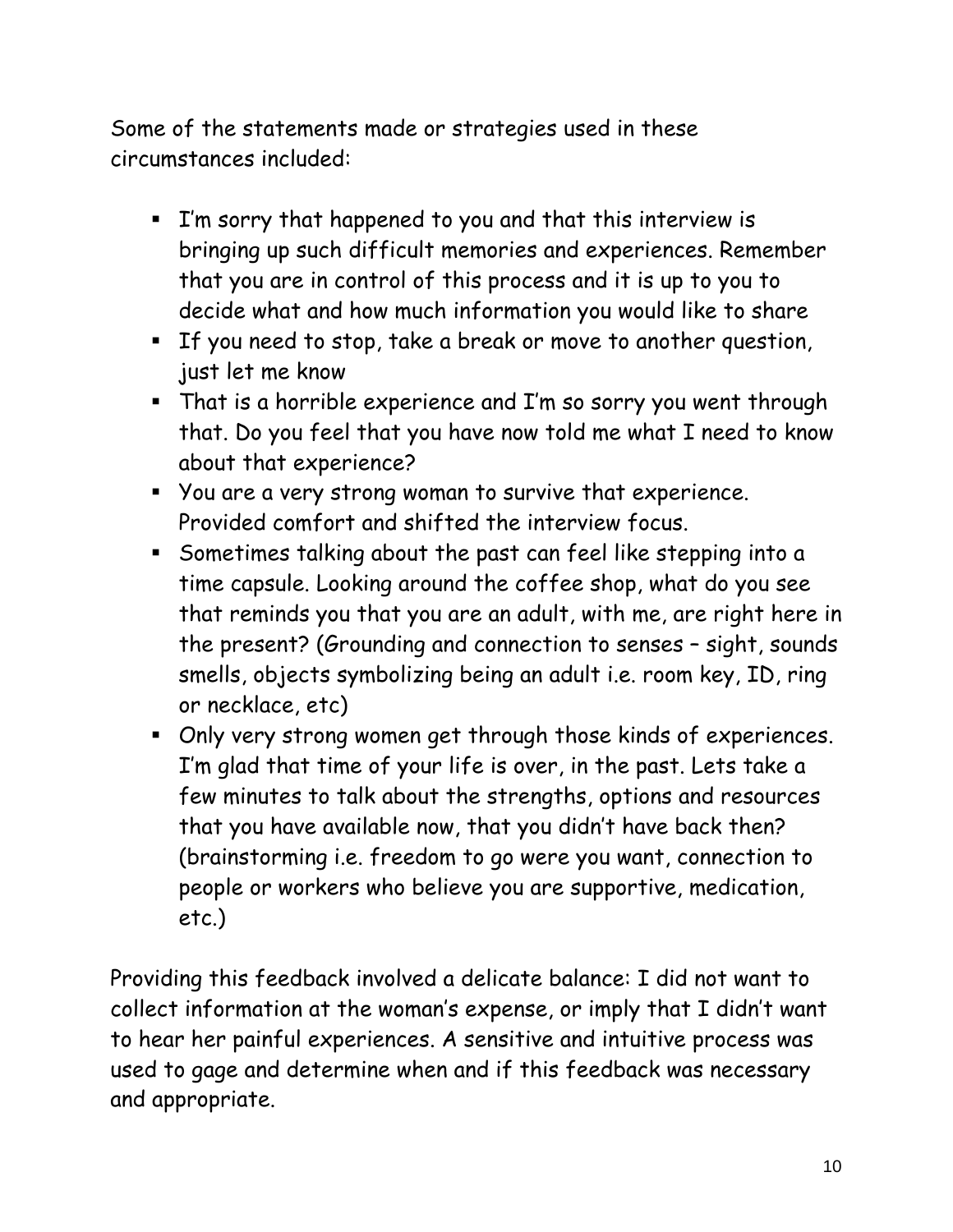The relatively small number of women interviewed for this study, presents limitations in generalizing the results. Another consideration is that there are a number of women who have been so badly hurt and betrayed by abusive partners and by the system that sitting down and discussing these experiences is extremely difficult. Their voices and experiences have yet to be heard and documented.

# FINDINGS FROM INTERVIEWS WITH WOMEN

All women interviewed described being subjected to a wide range of abuse spanning the years from early childhood to the present. They disclosed childhood sexual abuse, neglect, childhood physical abuse, physical and sexual abuse as teenagers, physical, psychological and sexual abuse as adults from intimate partners. Women also talked about violence that has occurred in their lives since being homeless: sexual harassment and assaults by co-tenants in rooming houses, inpatients in hospital/mental health institutions, inmates in jail, landlords, women in shelters/hostels and people living on the streets.

- "I don't think there has been a time were I haven't been abused"
- "The first time I remember being abused was in foster care I guess if I was in foster care it happened before that"
- "I was born a girl, not wanted by either of my parents in my country it is the boy child that is wanted"
- "I was abused before I even came into the world my mother was a drinker and I was born with fetal alcohol syndrome"

A common theme for the women related to recent assaults by perpetrators demanding money.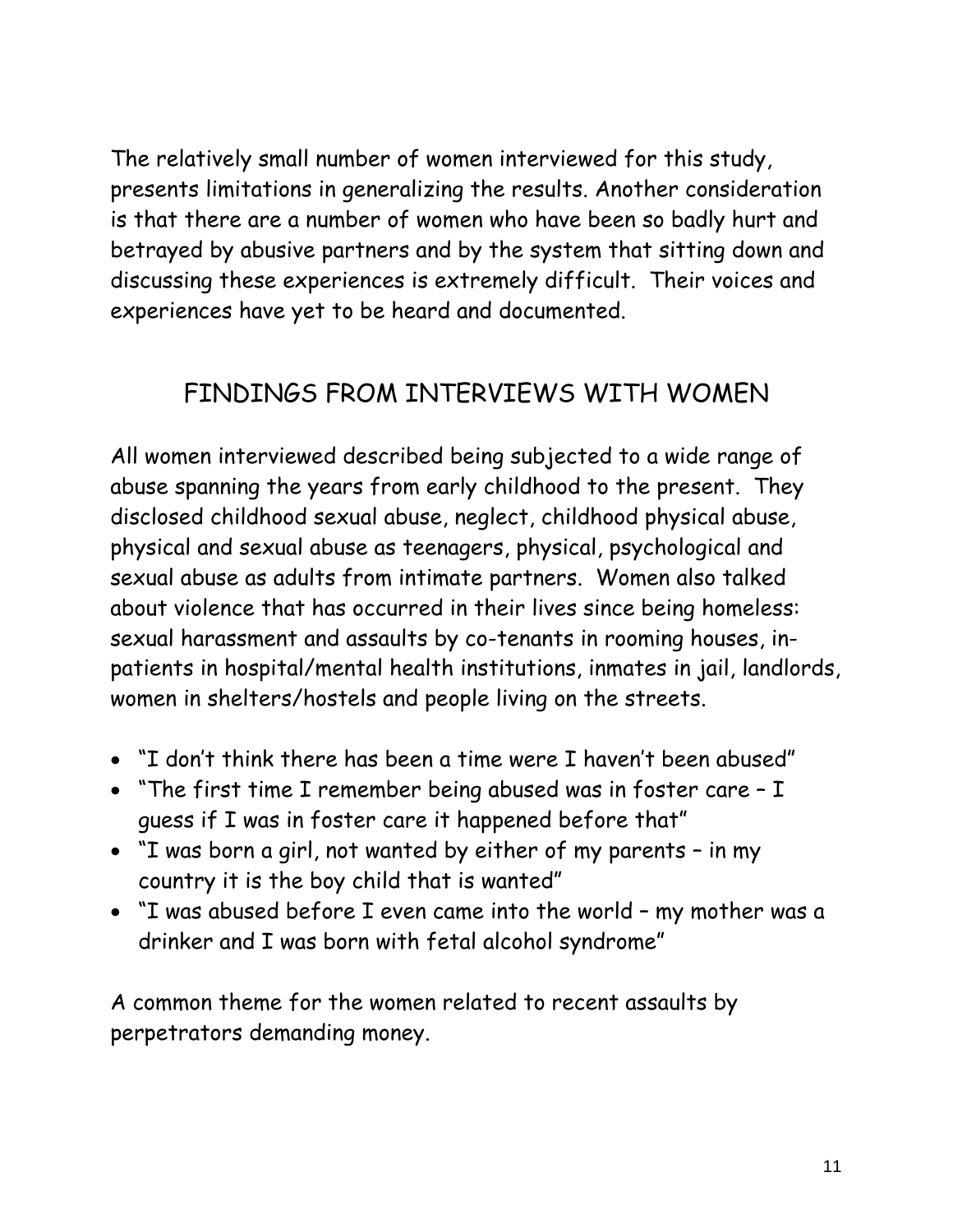- "The last time I got hit was the same old, same old… He took my cheque money out of my purse and blew it… I got mad and then got punched in the mouth"
- "My last roommate was nuts… totally psychotic. She would roam around in the middle of the night going through my things looking for money. She pointed a knife at me once and made me give her my money. What could I do? I wasn't going to report her to the housing workers in case they didn't kick her out. I just left after days of not being able to sleep – I couldn't take it anymore".
- "I had this landlord who would come before my rent was even due and start ranting and accusing me of not paying it. He would back me up into a corner and rub up against me – it was so gross! Sometimes I would give him something like my watch until I paid the rent, but I would never get it back again…"
- "The fighting with my man always started over money…"
- "My old man always comes looking for me when he needs cash for his habit – he will rough me up if I don't give him some."
- "He always comes around at cheque time or when he runs out of money… If I give him money he goes away, but if I don't, or don't have any… there is big, big, trouble"

All of the women interviewed had at least one person in their lives that posed an immediate and present threat or danger. The person posing danger ranged from people to whom they owed money or had done drugs with, to intimate current or ex-partners, to acquaintances or roommates living in the hostel system. Seven out of the ten women interviewed identified continued abuse from a current or ex intimate partner.

The women's understanding of the violence and abuse that has occurred in intimate adult relationships reflected pervasive societal myths and misconceptions regarding the causes of abuse. They did not see their partners' behaviour as a choice to be abusive, but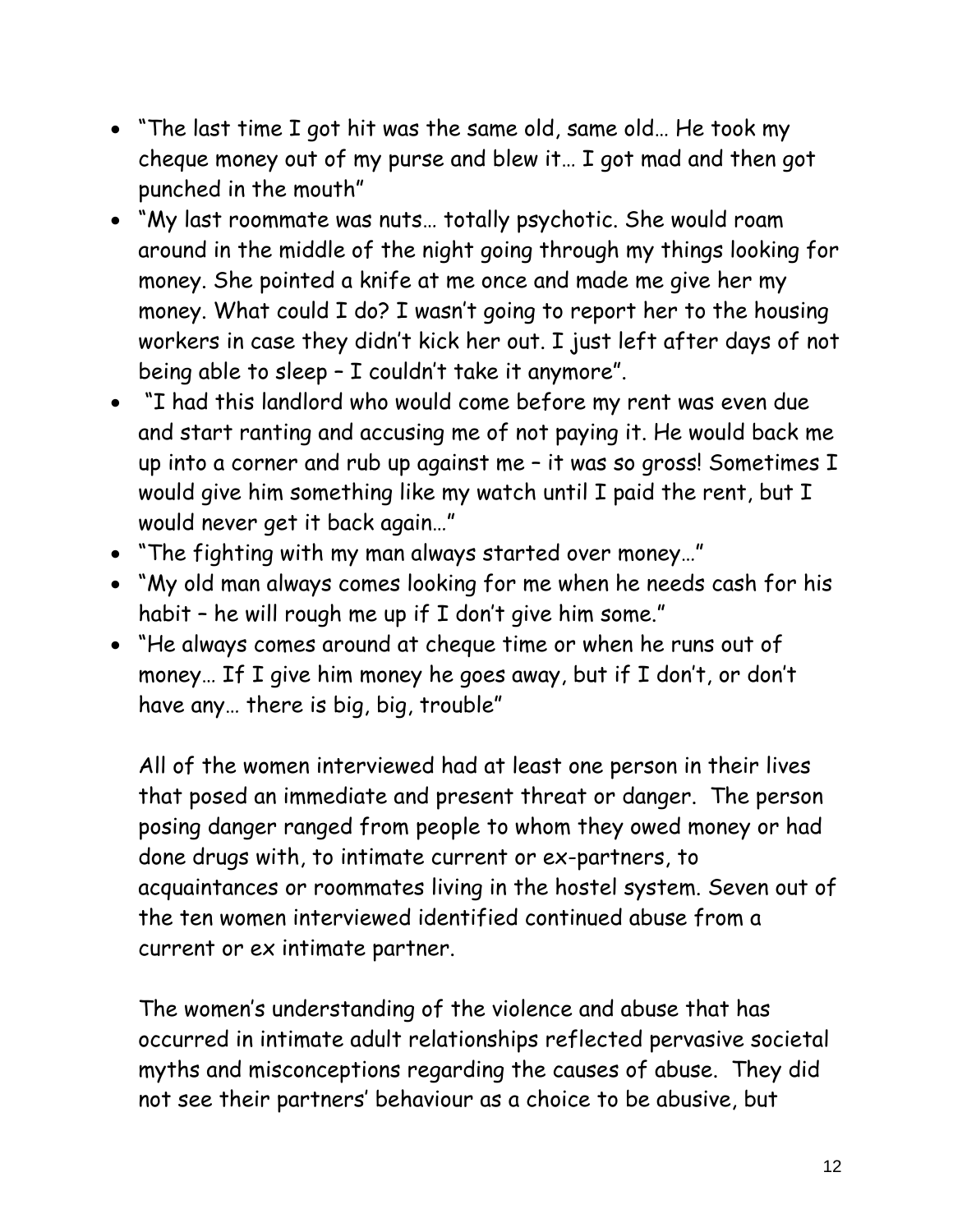offered a variety of rationales for the behaviour. For example, many of the women believed that their partners had been violent because of bad childhoods, addiction problems, stress, insecurity, or jealousy.

- "He was abused by his father, so that is just the way he turned out".
- "He always turned bad when he hit the booze it made him real mean. Sometimes his benders would last for days and that would be pretty hard… you just never knew what would set him off".
- "He is very insecure and has a hard time getting along with people, making friends…"
- "He is not able to cope with being stressed out –especially about money"
- "The jealous types are the worst. They go crazy when they even think you are making eyes at someone. You never say "no" to the man like that – in their mind that means you are getting it from someone else and you will be done in".
- "He really needs to go to anger management and addiction counselling"

Many of the women blamed themselves for the abuse, for example citing that they had started arguments, they shouldn't have been drinking, and they had hit their partners first.

- "I have to admit that I'm not an easy person to live with 24/7. I have a temper and can mouth off when I'm having a bad day. If I got on his back about something and didn't let up, I knew he would start swinging."
- "When you've been through as much abuse as me, men just know you are trash and treat you that way … they smell it".
- "When we fight I fight back. I don't stand there and take it… If I look bad after a fight, I hope he will look at least half as bad".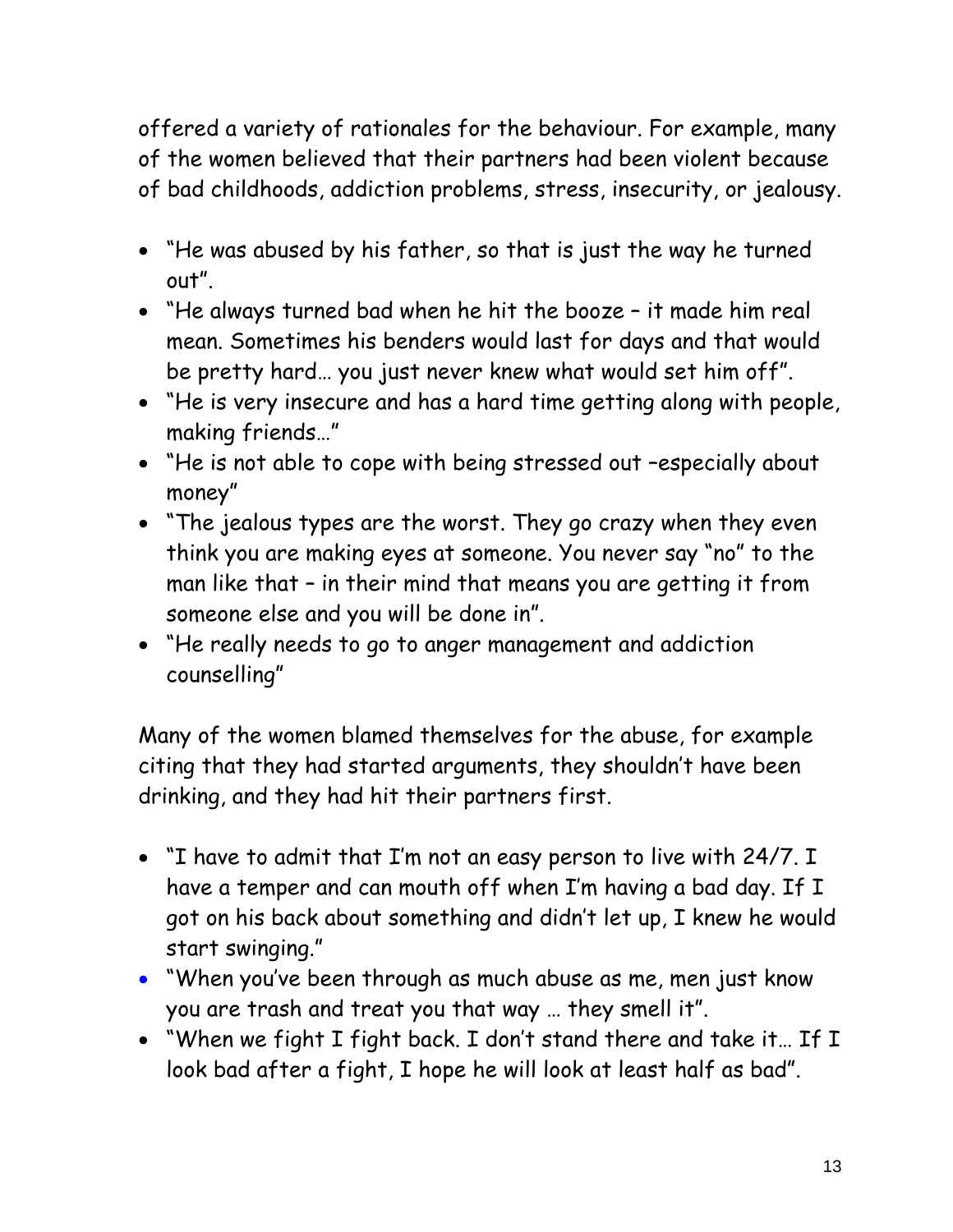- "I hit first because I know he wants me to he keeps at me until I do – he is going to beat on me anyway… We both come from dysfunctional families… but he does more that just hit – he beats me till I'm down – but I always start it ".
- "I'm not always sure how our fights begin if I'm really sick or have been drinking I can't remember"
- "Whenever I start using things get bad and go down hill I'm always beat up by the end"

When the women blamed themselves, we engaged in a discussion about where these ideas come from and did some critical examination related to the idea of being "equals" in a fight, understanding the context of abuse, and differences in intent underlying behavior, and the issue of self defense.

All women identified experiences where abuse had left them homeless

- "My ex kicked me out, he threw my stuff out of the building… when I called the cops they didn't do anything – they took me to a hostel"
- "The only thing you can do sometimes is walk away they (abusive men) will never leave".
- "I had to leave so I could get better- I was sick, really sick when I was with him…my workers helped me to leave… just up and went one day because I had to get some peace"
- "Every place I have lost has been because of that fucking idiot"

Most of the participants were very critical and held women solely responsible for staying with or going back to abusive partners.

• "Some women just live that way and there is nothing to be done. They are beaten so much but they don't leave… I don't know what would drive them out"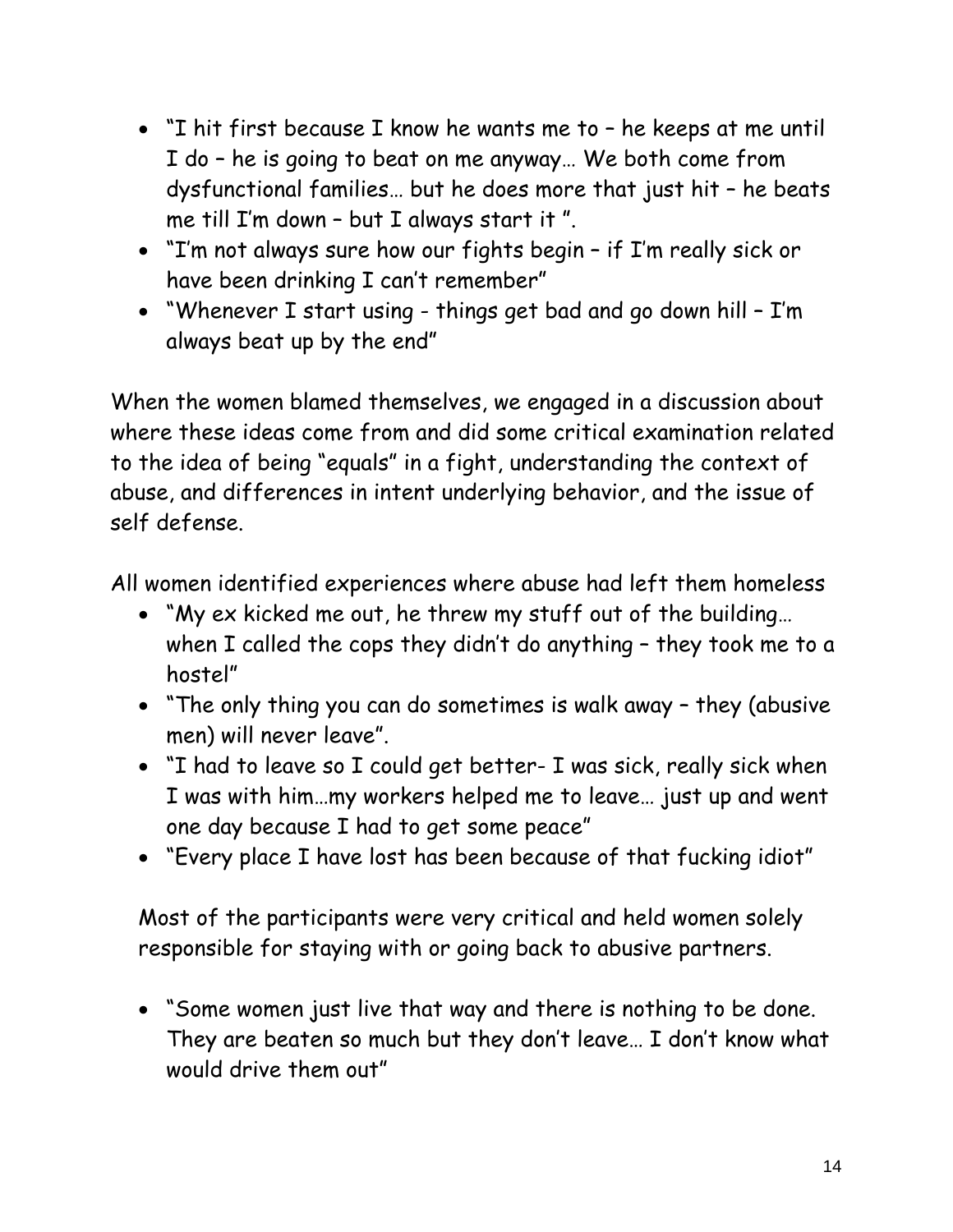- "I guess it becomes just a way of life, normal until they don't notice anymore"
- " I may not have my own roof over my head, but I don't put up with that shit – I don't get why they keep going back… nothing is worth it".
- "I'm from a dysfunctional family and that is what I know, and I don't have anywhere else to go"

Even with further prompts, the participants struggled to make or expand on links to political/societal factors that set women up and keep women trapped in relationships with abusive men. This seemed to be new information. Or perhaps blaming themselves and other women was a way to feel some control in a situation where someone is taking personal control away. We engaged in a discussion related to who benefits when women are blamed, where women learn these ideas, how poverty keeps women trapped, etc. These discussions provoked some thought, but they did not lead to women verbalizing a shift in their perspective.

All of the women interviewed identified experiences of their abusers using their (women) drug or alcohol as part of their control tactics.

- "Whenever I get out of treatment, he always comes around with booze and weed, tempting me after I've done so well…"
- "If I told him I was calling the police, he would say "fine call, you are the one here that is drunk"
- "My workers remind me how he always gets me upset before I go to court for my kids… it looks real bad going to court after you've knocked back a few drinks, but I get so stressed and can't handle it…"

Women also provided examples of ways that abusive partners used their mental health status as a means of control.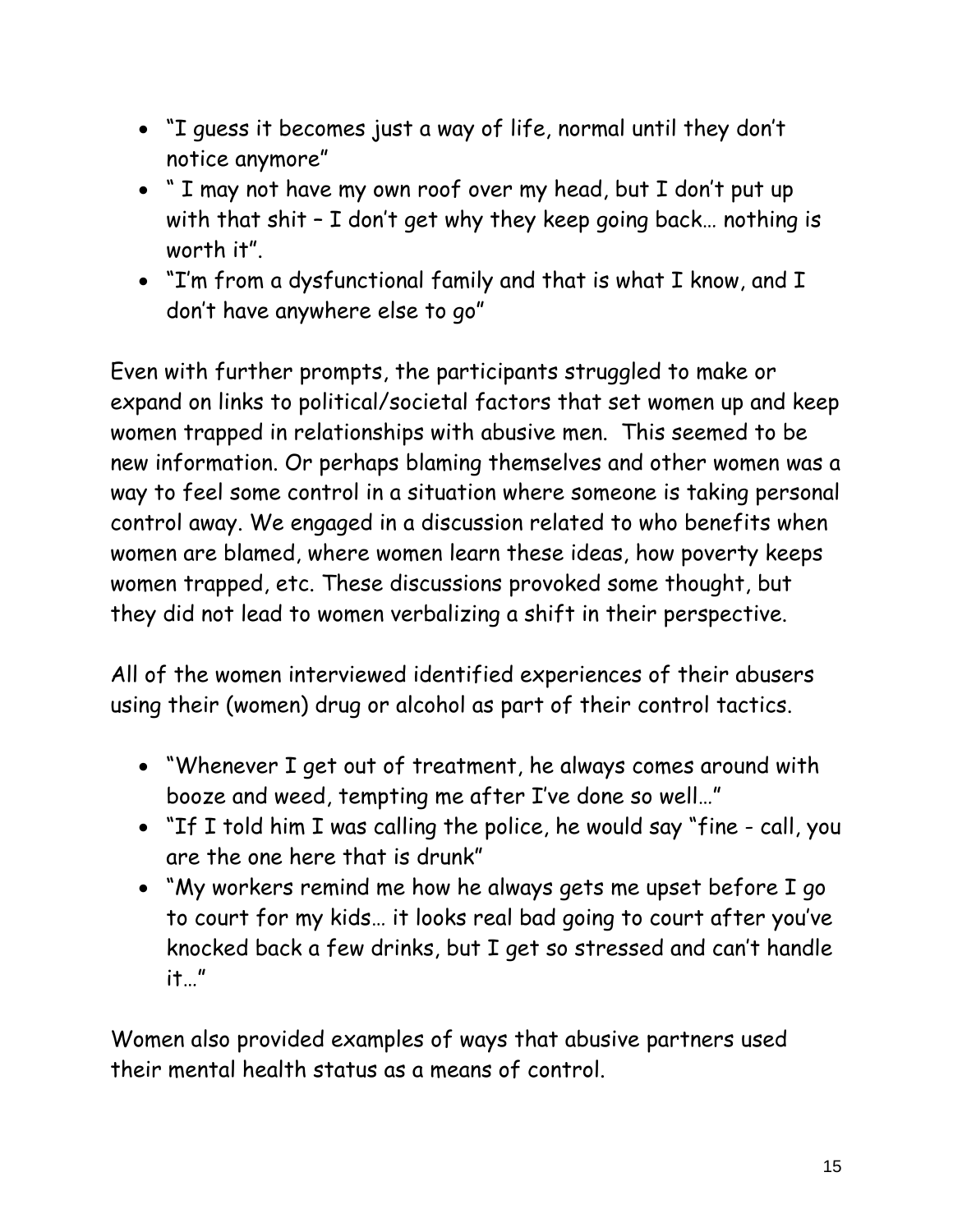- "He always told me, over and over, that I was crazy"
- If I got too angry or upset, he would whip my pills at me, once he whipped them so hard the bottles smashed and pills went everywhere"
- "If I said I was going to call the police, he would say "fine call, you are the one that is crazy here"
- "I had to always hide and lie about my medication… He would steal my meds and sell them and it would take me over a week to get more medication from my doctor, and I need my medication to sleep"
- "He would tell me I was just hearing voices when I couldn't take him yelling any more…"
- "He made me paranoid, crazy… the threats, all the threats… but I was told (by her psychiatrist) to come to terms with my illness "

Many women also addressed examples of abusive partners using their history of abuse as an abuse/control tactic.

- "He told me that because my own father fucked me, any man could have me"
- "Because I was abused as a girl, he said it was something about me that just asked for it…"
- "We had sex sometimes when I didn't want to and he would tell me to pretend he was my brother. He would get mad at me for letting my brother abuse me and call me a slut and say I liked it"
- "I never, ever should have said anything about the past… that made him treat me just like garbage… how could I have been so stupid…"

These examples were especially hurtful and painful for women to talk about.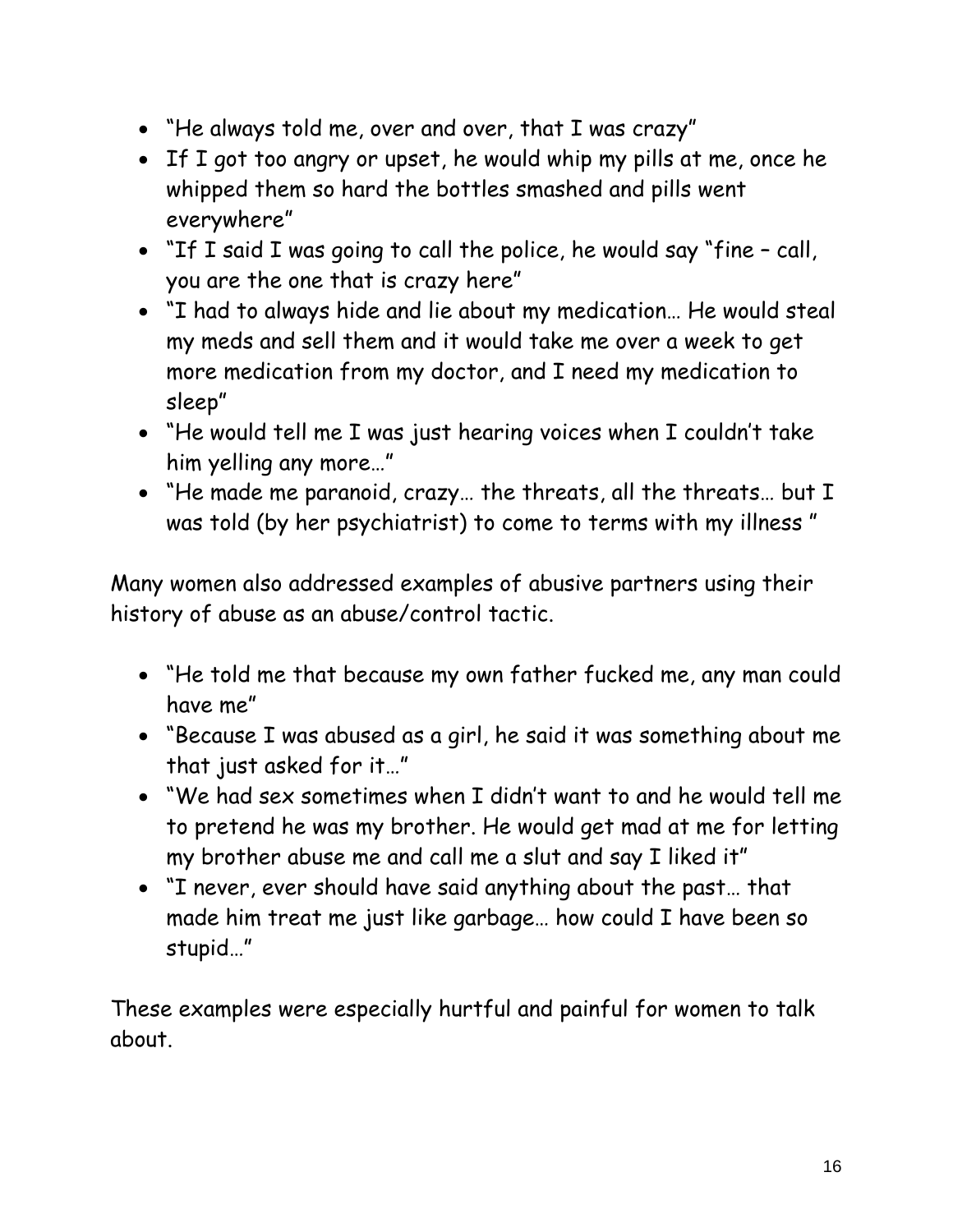During the interviews, the participants were shown the 'Power and Control wheel,' a tool commonly used in counselling abused women that describes abuse tactics and illustrates the intent of abuse. None of the women had ever seen this wheel. All participants related to the power and control wheel and many described additional experiences of abuse after reviewing the model.

Few of the women reported receiving information or having discussions with staff (counsellors, workers from hostels, drop- in centres, housing workers, mental health workers, hospitals, doctors etc.) about protecting themselves form abusive partners or safety planning. Many women described experiences of not being taken seriously; not being believed or having their concerns attributed to mental health issues when they raised the subject of being fearful of an ex-partner.

- "If I tell my worker I'm seeing him, she will get really pissed off, so I don't say anything"
- "And what exactly can they even tell me about my life and my problems – what are those little girls going to do about all the people trying to kill me …"
- "If I talked about how scared I was, he (the psychiatrist) would change my medication"
- "When I went to the police they would ask me if I was taking my medication – my medications – it is always about my medication because they just think I'm crazy – they say go to the hospital"
- "They would just give me a lecture that no good was going to come of it if I saw him again and to stay away from him… I don't need more people telling me what to do. It may not be good enough for them but it is the best that I can do."

All of the women used very active, creative and resourceful strategies to protect themselves from dangerous ex partners. When asked what they would do if they saw an ex-partner coming down the street who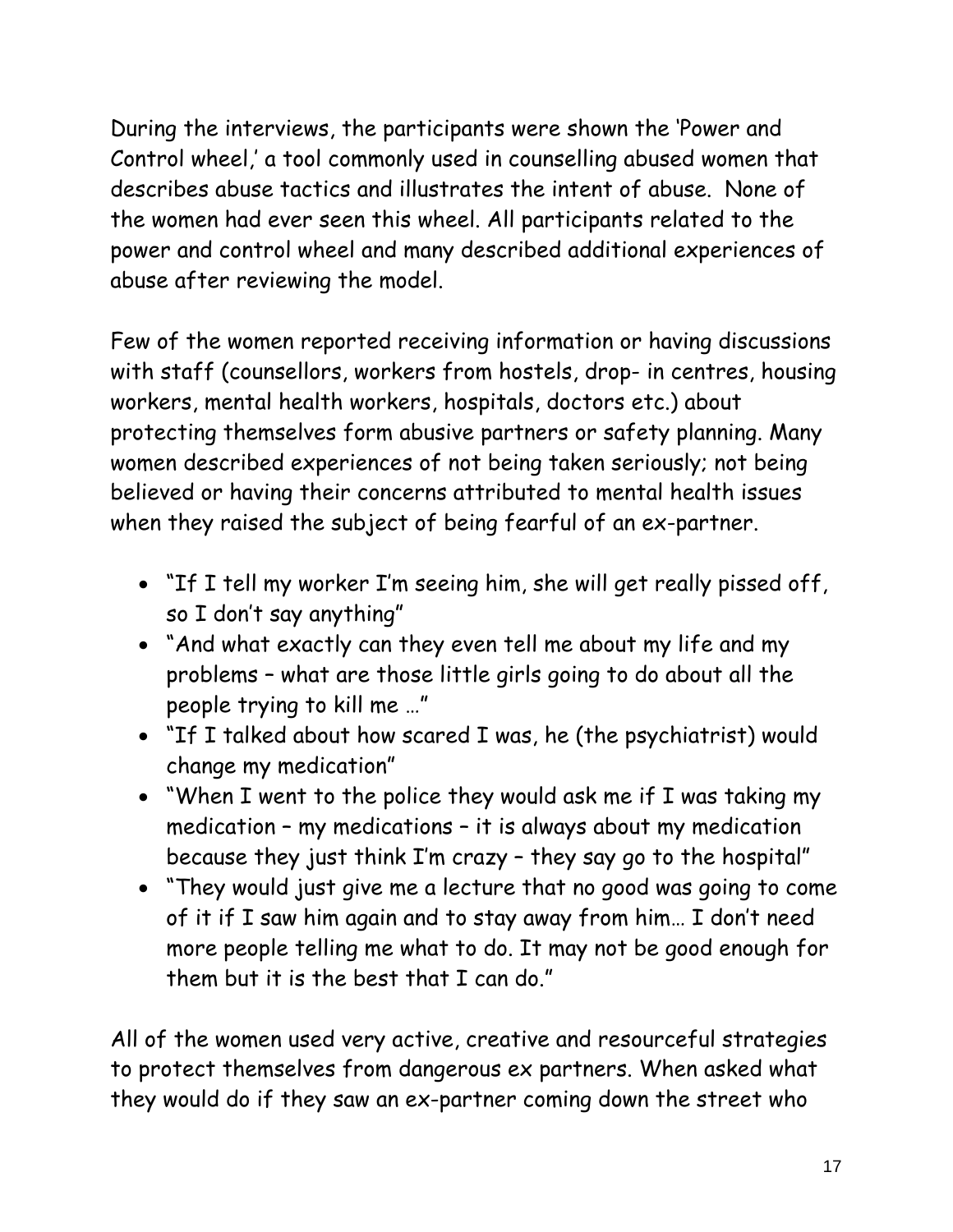they didn't want anything to do with they responded in the following ways:

- "I have my own ways of taking care of myself every girl on the street needs something heavy in one pocket, and something sharp in the other. I learned the hard way."
- "I can act totally psycho whenever I see him coming. I can lay down and fake having a seizure or an overdose, frothing at the mouth and all – that makes him just keep on walking"
- "I go right to the yellow line and follow it until it stops" (She was referring to the yellow line painted in the middle of the road)
- "As soon as I see him I just start yelling just yelling… I don't know what…"
- "I just get real nice and polite and pretend I'm in a big rush to get someplace… tell him I can't talk now… got to go"
- "Just stare him down if I run then he will know I'm afraid… it's like a dog – never show them you're afraid"
- "Once I just stayed in a woman's bathroom for hours… had a snooze…and then he was long gone"
- "I walk really fast to get back to the hostel or to find a bunch of friends real fast…"

Here we did some analysis of the mental health system. Women concluded that the mental health system gets too focused on assessing them for being a risk to themselves or others, and that in doing so, they forget to ask women if someone else is endangering them.

When women were asked about receiving help or support for abuse issues very few reported successfully accessing abuse counselling or violence against women resources in the community.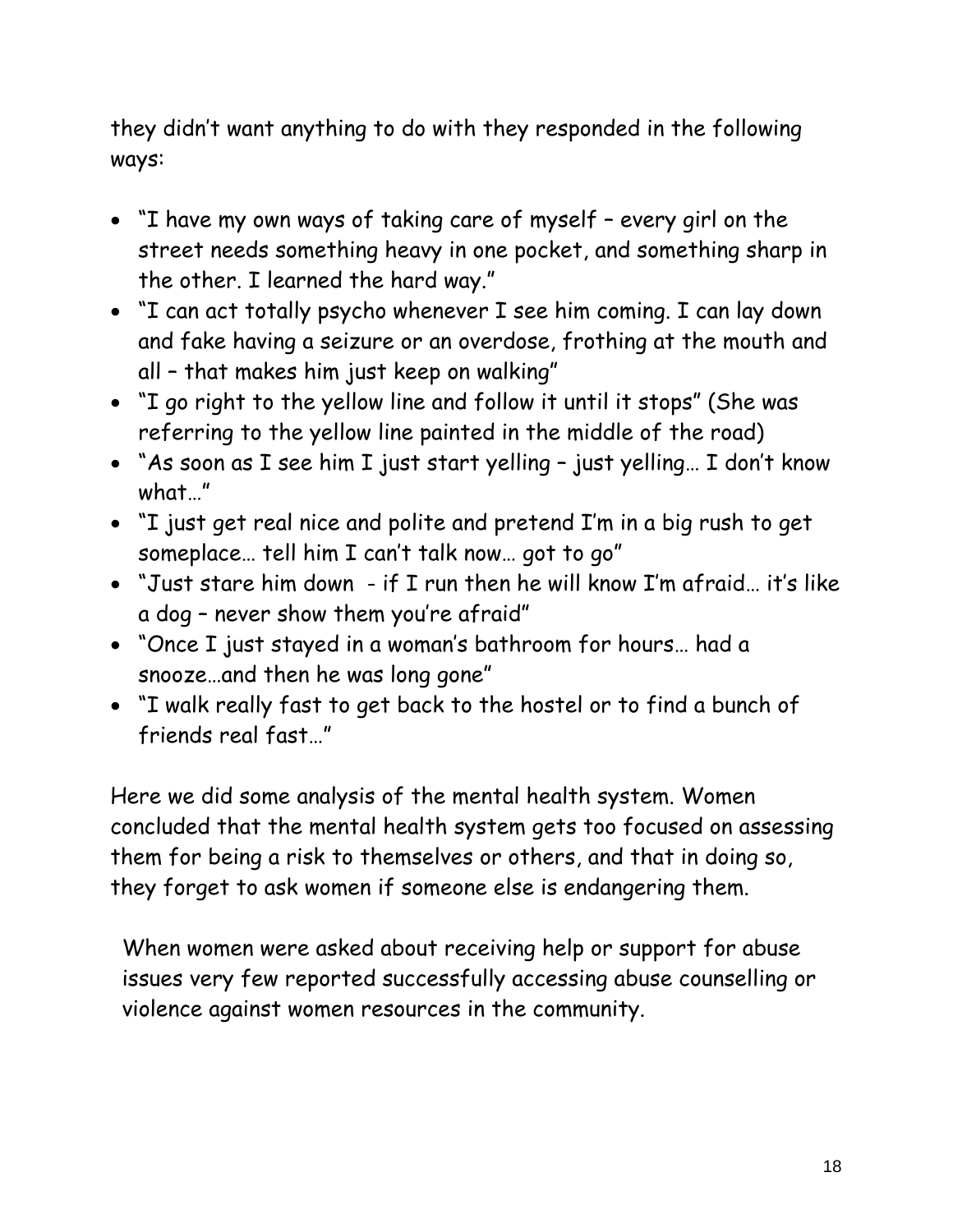- "I have so many problems and issues to deal with I need a house, a job and to stay clean and sober, I haven't dealt with past abuse, well maybe a bit in treatment programs"
- "I tried to find a counselor once when I was going through a bad time. To find good counselors you have to be able to pay, to have money. Free counselors or psychiatrists don't ever want to talk about past abuse…"
- "It is hard to get into those kinds of programs because you see we aren't "real" abused women who have come from homes with nice picket fences. If your kids have been taken away by Children's Aid because you use (drugs) then you are a bad mother and you don't get into those kinds of women's shelters… people look down on you. Even when you go clean, they still tell you you're unstable or need to be on medication"
- "I have schizophrenia, so that makes me crazy, too crazy to go to abused women's places. Some people don't understand that I was normal once, just like them. I had a good job, kids, a familyeverything. Now I have nothing and no one wants me. The abuse I've gone through makes it (the illness) worse. I get so paranoid. No one, even me sometimes can figure out what is real or just the illness in my mind. When I see bruises and blood I know it is real".
- "Who wants to talk about it, who would listen it would just get me too upset and makes me worse, I do fine keeping these things to my self"
- "I think some workers are afraid to talk about abuse… it is like they think my talking about it will send me over the edge or make me explode or something. Maybe they are right".

Many of the women expressed a need to have someone to talk to about abuse, but struggled through on their own, alone with these experiences. They expressed ambivalence and vulnerability. They wavered about taking the risk of speaking out, and where reminded of negative past experiences in doing so. Sadly, the women most often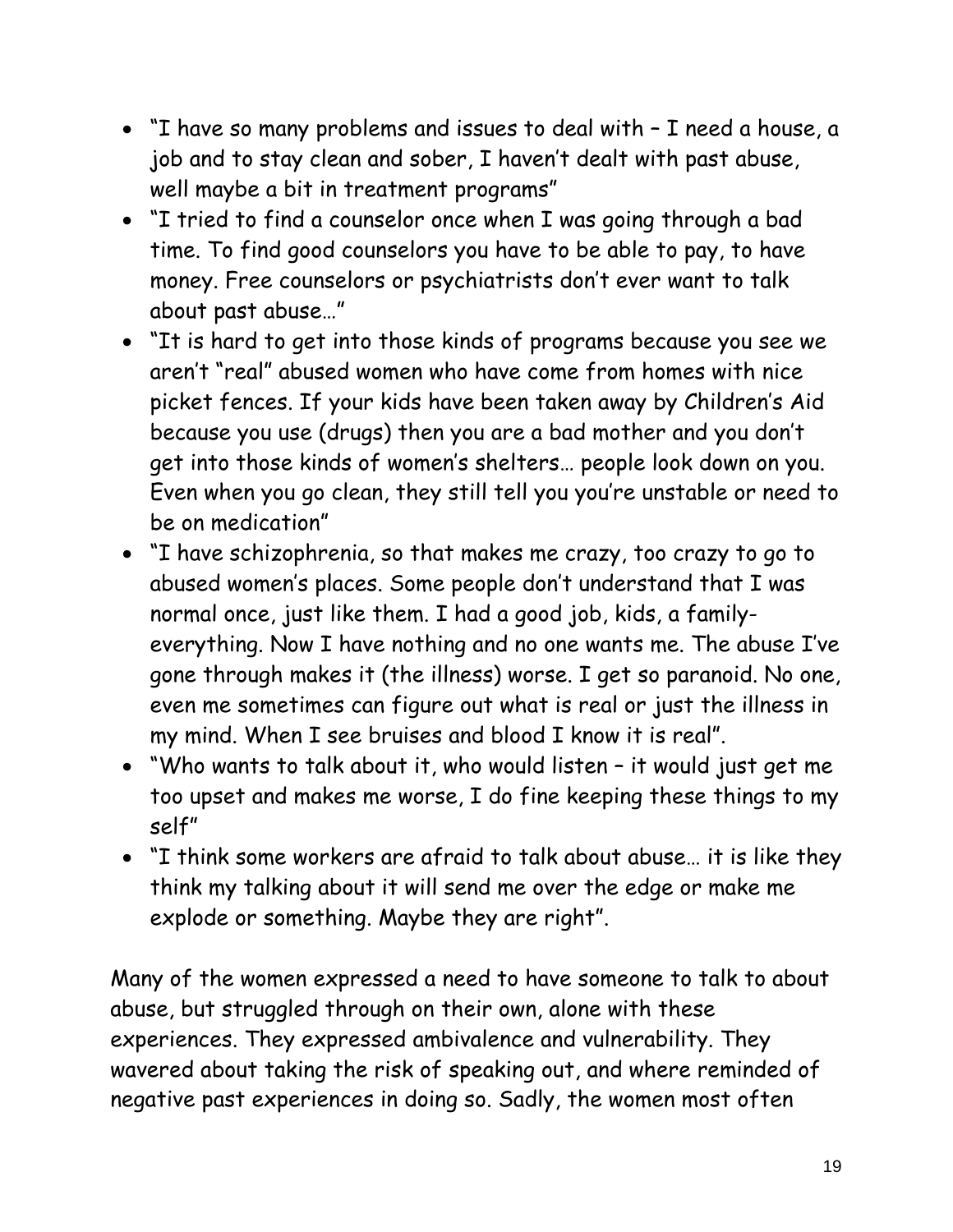turned to their abusive partners to discuss experiences of past abuse, which often was then used against them at a later time. Women also reported trying to explain and rationalize with their abusive in an attempt to help him see and understand what he was doing, and to stop the abuse. Many women also engaged in strategies of doing to him what he was doing to her, in an effort to help him to see the injustice of abusive behavior. Neither one of these measures seemed to result in changing the abusive behaviour.

Women were asked what happened when they were not doing well (used women's own language – "crashing", "distressed", "medication is not working", "ill", etc) and provided the following responses:

- "When I get bad I always leave my boyfriend. I wish he could help me but I can't take all his head games and fucking up my mind even more. I get so paranoid I have to get out. Being with him is what starts me down hill…what a shock ah"
- "I get really crazy and lose track of what's going on and what I'm doing… I start hanging out with my old friends because I can't stand being alone. I spend all my money on beer; I get in trouble for partying late at night in my building… I don't have money to pay the rent… I forget to take my medication… before I know it I have lost everything again…"
- "When I'm sick and can't do it on my own, that is when I go back to him… every time I go back it is harder to leave again. When I'm back with him, I tell myself at least I belong and I have somewhere – a home- the only place I can make it is in a treatment centre"
- "He would keep me up all night fighting I would get so exhausted, I can't keep track of taking my pills then. When I don't get my sleep and take my pills right, I don't do well – my workers tell me I need to take my medication and get my rest". I shouldn't go back to him because every time I do I get sick again – I have to be stronger and not go back".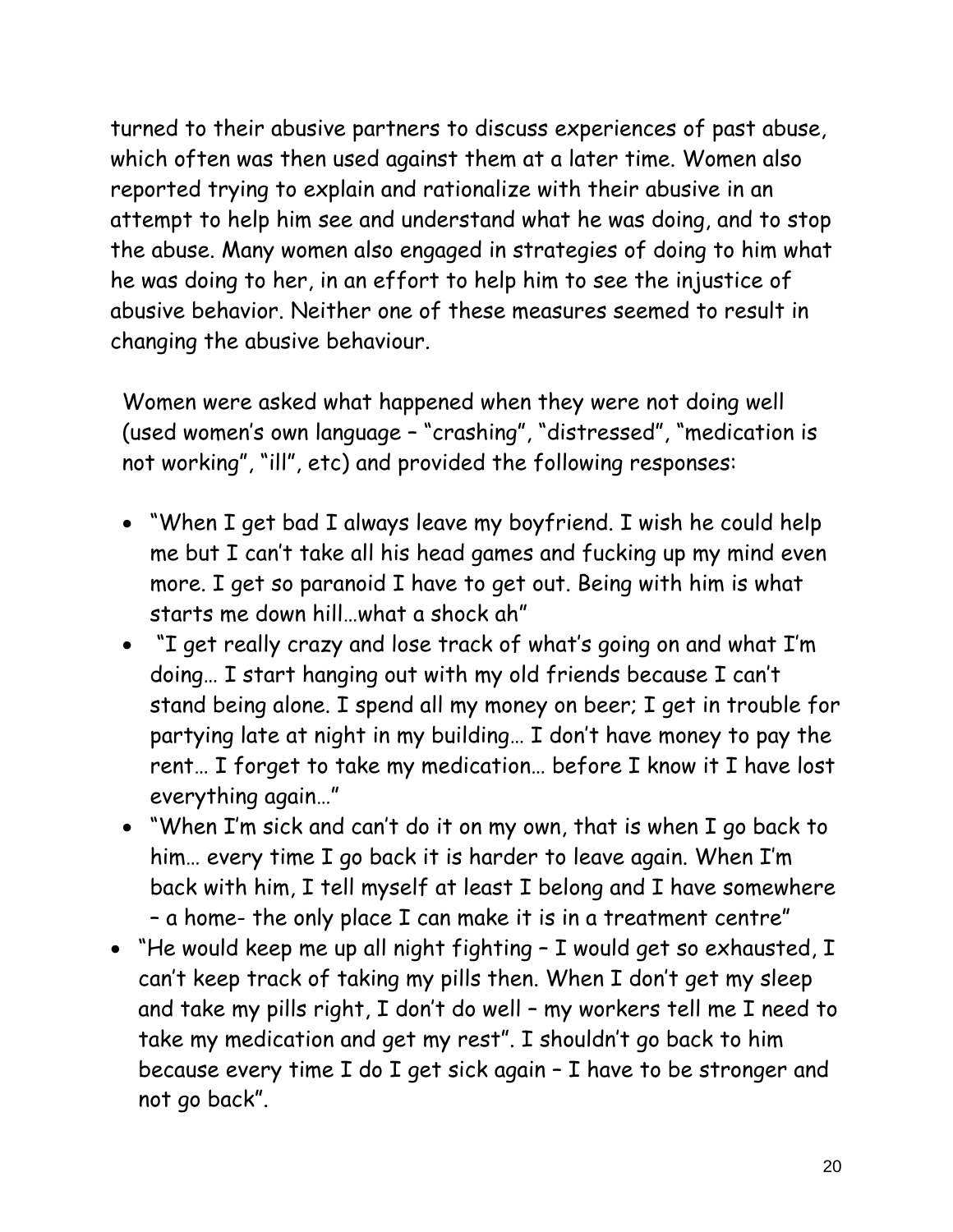• "When I get hit, I hit the bottle… it's like a reminder… my best friend and all I've got for sure like, the one thing I can count on"

Women described how their problems with housing and with their mental health were intricately connected:

- "It's hard to keep your mind clear when you don't have your own home. Lots of things throw off your schedule. You need a schedule to stay well; you need to sleep every night, that is not for sure when you are living in a hostel and sharing a room with other women. It is not for sure when you have to share your house with other people, when the walls are thin and you know the bad things happening on the other side and you only have one cheap lock on your door that won't keep nothing out, the evil on the other side – I hear what is going on – they don't fool me, I hear the screaming and I have to shut the voices down"
- "Sometimes I just get so sick of being here (in a hostel) being told when and what to eat, when to go to bed, when to get up – having my own place, even when it is my boy friend's place seems like heaven. I get kicked out (of the hostel) if I stay there too long, then when he kicks me out I have nowhere to go. I have to promise the hostel that I won't keep going back to him… but I always do. It is so hard to make it on your own. I have to stay away from him though, because I'll start using with him"
- "Once I went to a group I got into this one without being interviewed by 100 workers – but then I lost my housing and they told me to come back when I had housing again – I never went back – I didn't really fit in there anyways"
- "When I'm in a crappy place, my mind starts going, I hear every sound and noise, and I can't stand it… I see who's around, the drugs and it freaks me out"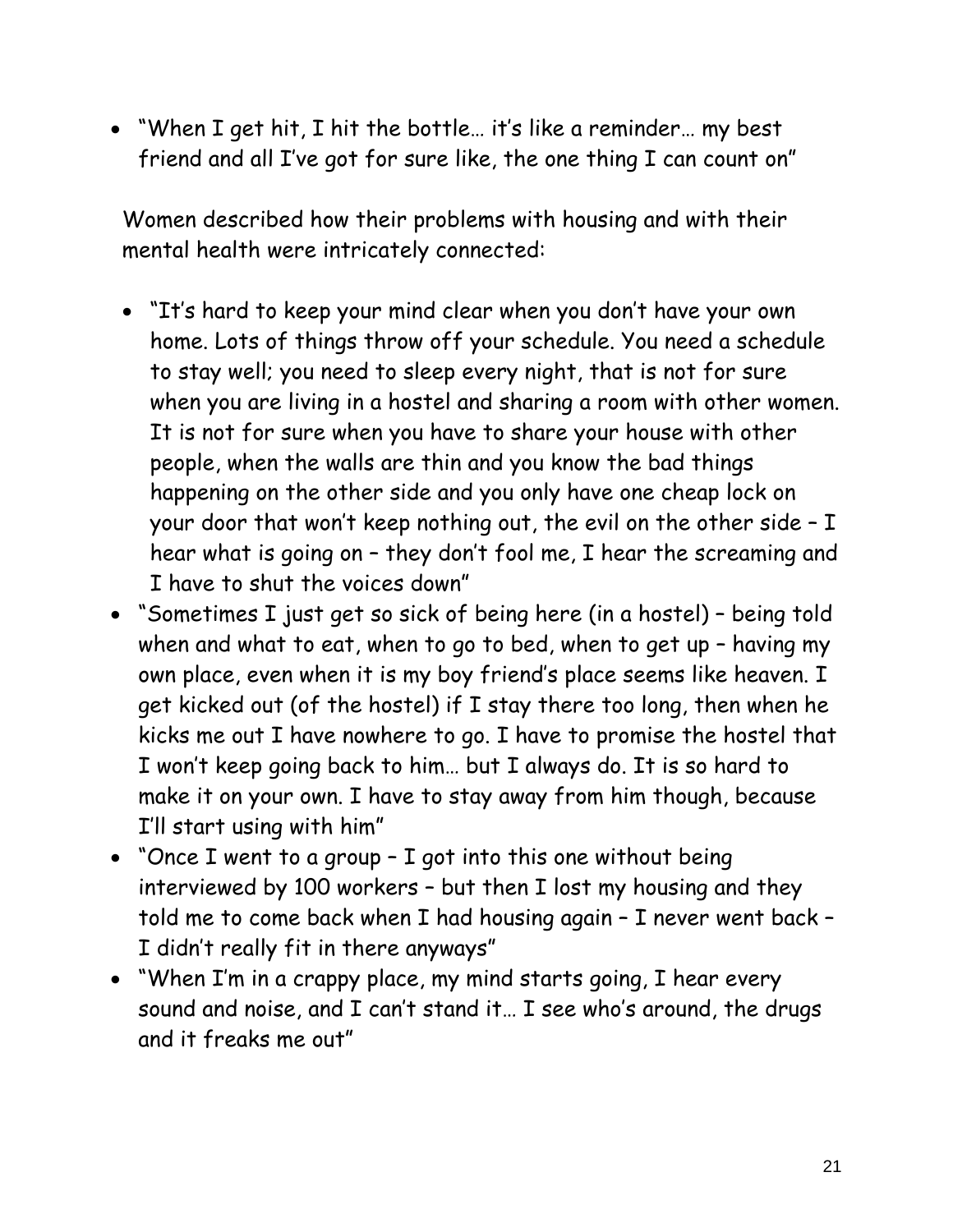Here we talked about the problems with unsafe, inadequate housing. Women discussed the contradictions of how you supposed to be well when you have to live in a bachelor apartment the size of a box, when you can't complain without being told how lucky you are that you don't have to share housing, that if you are poor, single, a woman and have been mentally ill, you are repeatedly given messages about not being deserving of a one bedroom apartment.

Women discussed both how their mental health problems created obstacles for them to receive support for the abuse they have experienced and how their mental health problems are related to that abuse:

- "I've brought up all the abuse I've gone through, but my psychiatrist tells me not to dwell on that…"
- "I've tried to go to violence groups but they don't take women who are schizophrenic - groups for the likes of me have men too, and we never talk about violence"
	- "You can't heal when you are way off kilter and being abused by scum – to heal, the abuse has to stop first".
	- What "healing" am I supposed to do first? Sexual abuse? Child abuse? Addiction to crack? Alcohol? Meth? Being fucked by an alcoholic stepfather? Foster parents? Gang rape? Abortions? Beaten by my mother? My common law? Fucked by my brother in law? Screwed by CAS? My pimp? Should I kick the crack first honey? I want someone to tell me just what the right order is so I can get the healing right…"
	- "I've talked to all of my workers about abuse in my past and they change the subject even quicker then I can bring it up"
	- "When I'm with him and he starts going off, I panic and I can't get out of there – that is the worst part of being bipolar – the panic"
	- "I tried to get into sexual abuse counselling once but they wouldn't take me. They wanted me to sign all of these forms about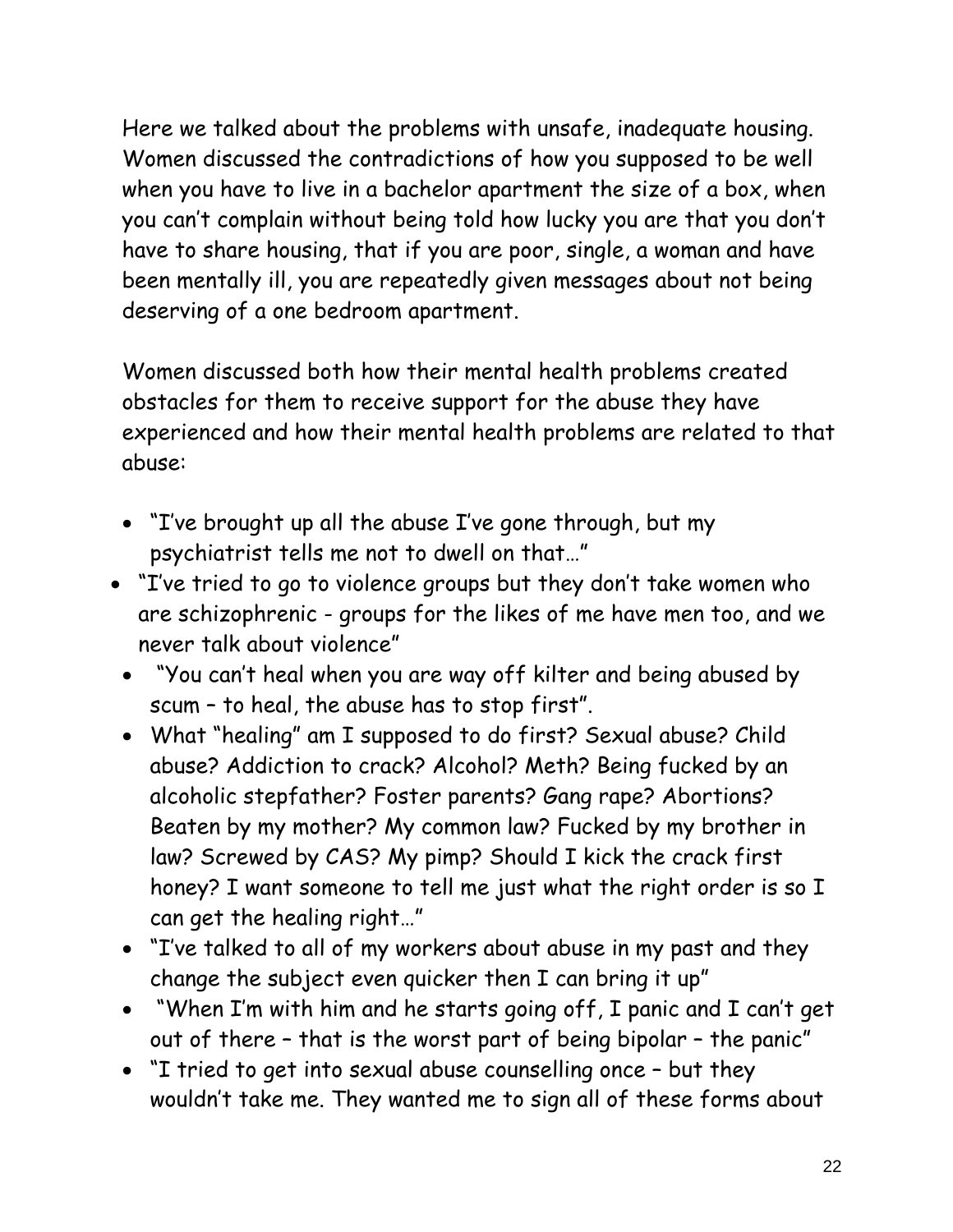other people I'd seen – hospitals where I've been…it was none of their fucking business so I wouldn't sign and they wouldn't let me come then – I don't need their god damn fucking groups anyway – if you have to be perfect to get into the groups then what is the fucking point – if I were fucking perfect then why would I want the fucking group. One lady told me to go to anger management first – I told her I'm angry because I've been fucked by everyone like her, so she can just fuck off"

 The women's responses clearly articulate the challenges of maintaining their psychological well being while living in the hostel system, while continuing to experience the effects of past abuse and while continuing to deal with abuse in their present lives. Some of the women had reached out for help around abuse issues, only to be rejected or denied services. At best their disclosures were met with silence. In many instances the women had made connections between their mental health problems and abuse that professionals and service providers were unwilling or unable to make. The inability of professionals and staff in agencies mandated to support homeless women to make these links, points to an urgent need for education and training in the sector. With no support to ensure safety in their present lives or to deal with past abuse it is not surprising that many of the women discussed how using alcohol or drugs enabled them to survive or numb themselves from unbearable feelings.

The dilemma of how to heal from abuse when you have no one to talk to was raised in the interview. We discussed the effects of trauma, of being alone and isolated, of disconnection, and of not being in control of your own life. We discussed how services could work against women's healing goals and reproduce abuse dynamics. The women seemed to relate to this discussion and it seemed relevant to their experiences.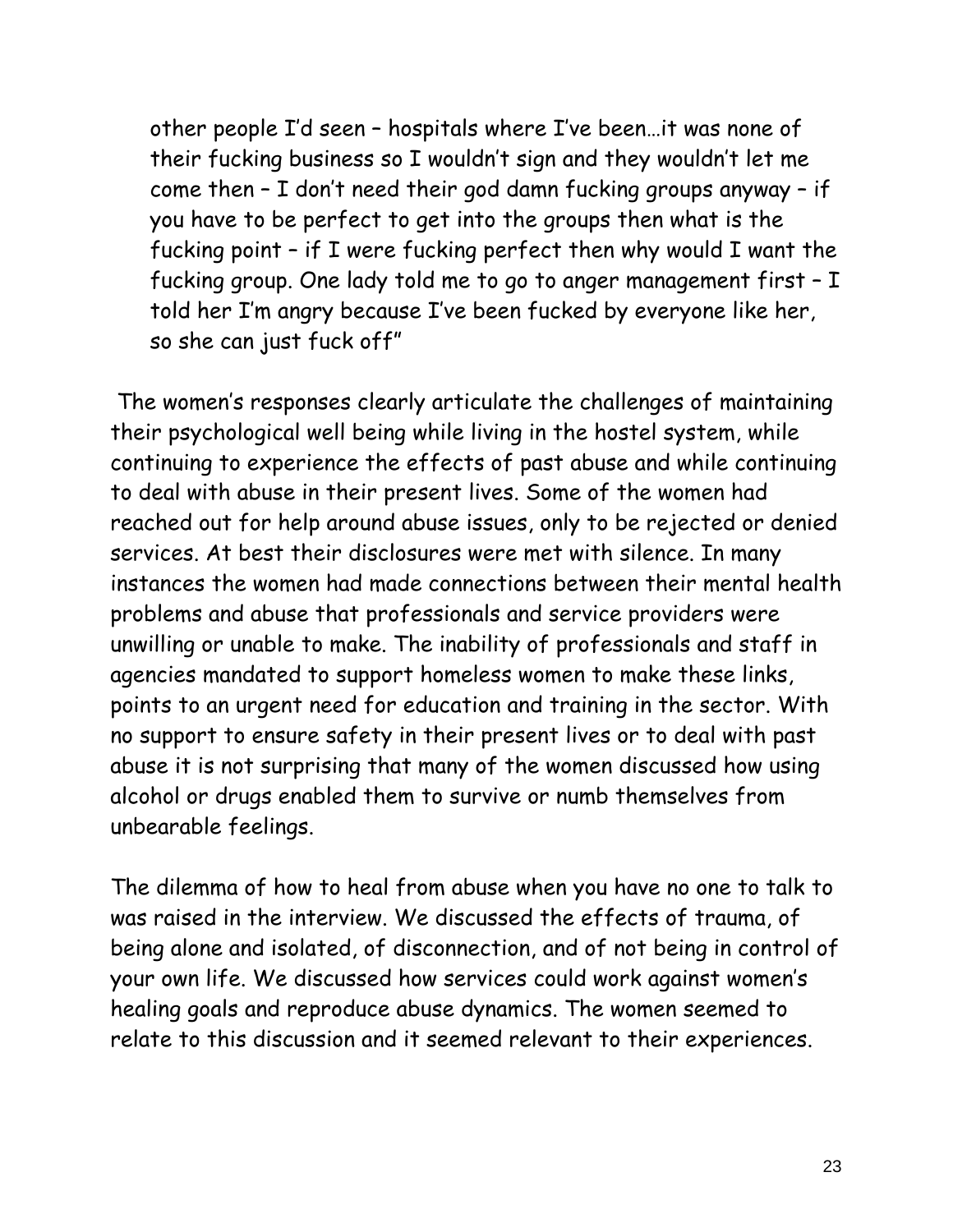All women acknowledged many experiences of violence and abuse, but healing from abuse or finding safety in their present lives was not identified by any woman as one of the top two goals they are working towards.

The women indicated that they were working on the following goals:

- Finding housing
- Finding a job
- Addictions
- Re-connecting to family or friends
- Not being "alone"
- Not being "crazy"
- Finding a good doctor
- Being "well enough so I don't have to take medication anymore"
- "Getting the kids back"
- "Bringing my family here to Canada."

When women were asked whether dealing with their experiences of violence was a goal, they responded:

- "The past is the past"
- "It is over you have to look ahead not back"
- "I'm supposed to get my meds sorted out first find the right amount"
- "I should find an apartment before I do anything"
- "What is done is done there will be punishment given by the lord at the end"
- "I'm not strong enough to go into all that"
- "I know I just have to stay away from him… only I can do that… You can't take back what has happened – forgive - move on…."

In this question, none of the women expressed hope of working through past abuse or hope to healing from experiences of abuse.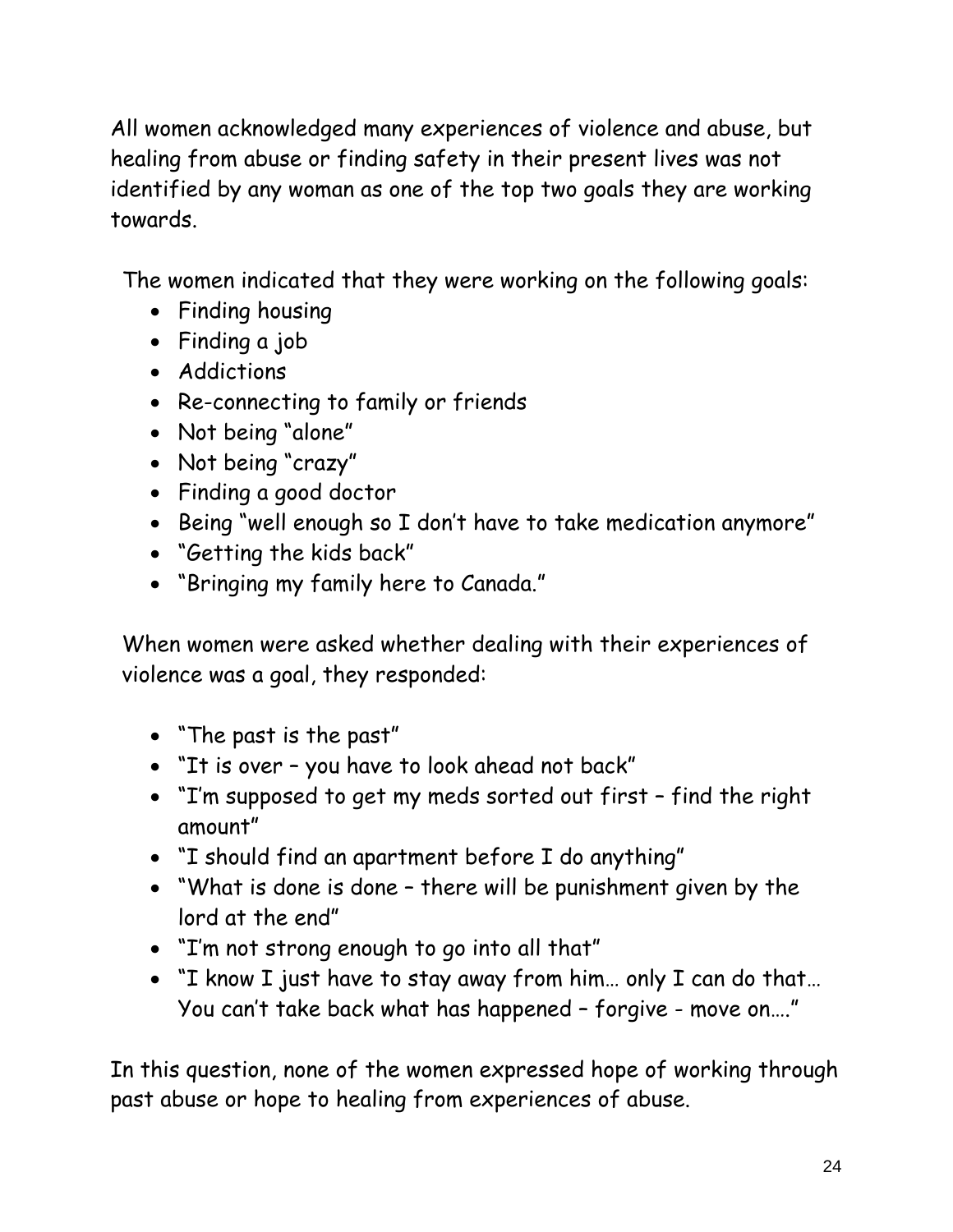It is important to question whether this hopelessness about the possibility of healing comes from the women themselves or whether it comes from the lack of response to abuse, both past and present by the mental health system. Women's stories clearly link their experiences of abuse to their mental health problems, but these links are not validated by the system they turn to for help. They are offered immediate, short-term strategies such as "get stabilized on meds."

It is important for women to be safe and stable in their lives in order to deal with past abuse, but this is not what the mental health system helps them to work towards. Women's efforts to stabilize and to find safe accommodations are undermined by continued threats of violence from abusive men in their lives and by the unresolved grief and anger they carry that is related to past abuse.

Women were not able to sustain a compassionate understanding of the impact that violence has on mental health, even in their own lives, without the support of helping professionals. So long as they are silenced when they raise the issue of abuse, women will remain locked into cycles of despair that lead to further mental health problems and re-victimization.

Women had the following responses when asked how services for homeless women could be better and more responsive to women's experiences of abuse and violence:

- "What can anyone do about the past it has ruined me forever"
- "Why don't you (workers) bring abuse up? Do healing circles to help the pain"
- "So we forget about abuse and get housing what then? The abuse just doesn't go away… When you are all alone it can get worse… that is why I'm homeless in the first place"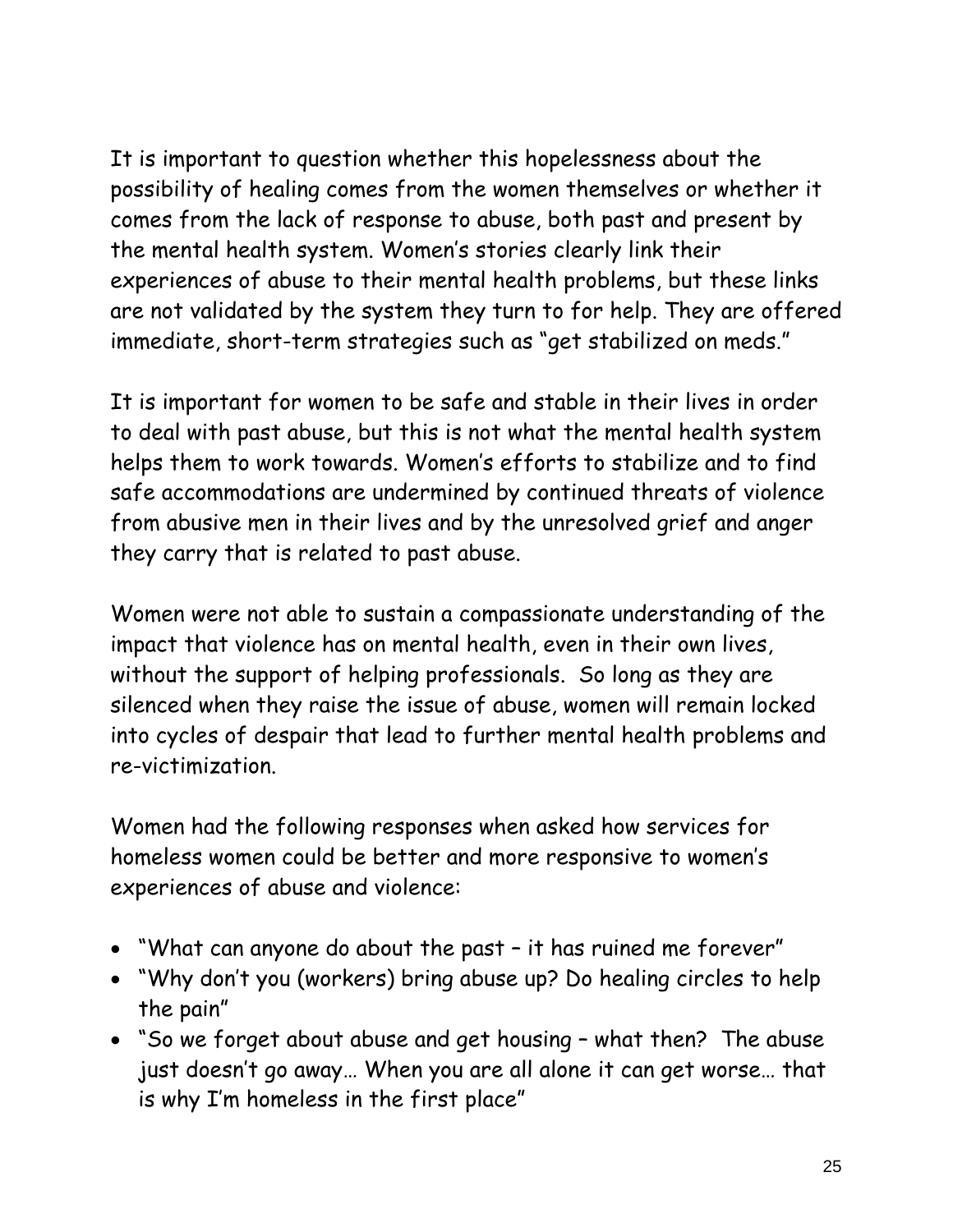- "I keep going back to him help me… don't tell me what I already know – don't see him … help me to understand why I keep going back and make me stop…can't someone help me or is it all my fault?"
- "Don't abuse us the way abusive men have abused us … that will kill a person, being yelled at, kicked out, locked up, tied down – how is that supposed to help us… you have to stop letting him infiltrate services and medical records – where is the confidentiality? He can't be allowed to see the cameras; to read the records"
- "There's nothing no one can do… it is just the way it is…how do you get past being garbage and kicked around…will talking about it change anything?"
- "Looking forward, not back is the best thing… just don't think about it… right? Pretend it never happened… That is what we are supposed to do… right?

In this question, women again expressed such despair about the abuse they had suffered and continued to experience. They clearly articulated a need to address abuse issues. The way that these responses contradict their answers to the question about their goals demonstrates a deep ambivalence the women hold about addressing their experiences of abuse. The ambivalence reflects the deep divide they encounter between their own inner knowledge that many of their mental health problems are related to the abuse they have experienced and the systemic denial that their experiences of abuse are relevant. The women's responses indicated how fragile their hope for healing was at this moment in time. Women understand that the mental health system does not offer help for them to deal with their experiences of abuse.

It took some work to wrap up on a more hopeful and positive note. The process of interviewing the women made clear to me the serious limitations of the mental health system. I ended with a feeling of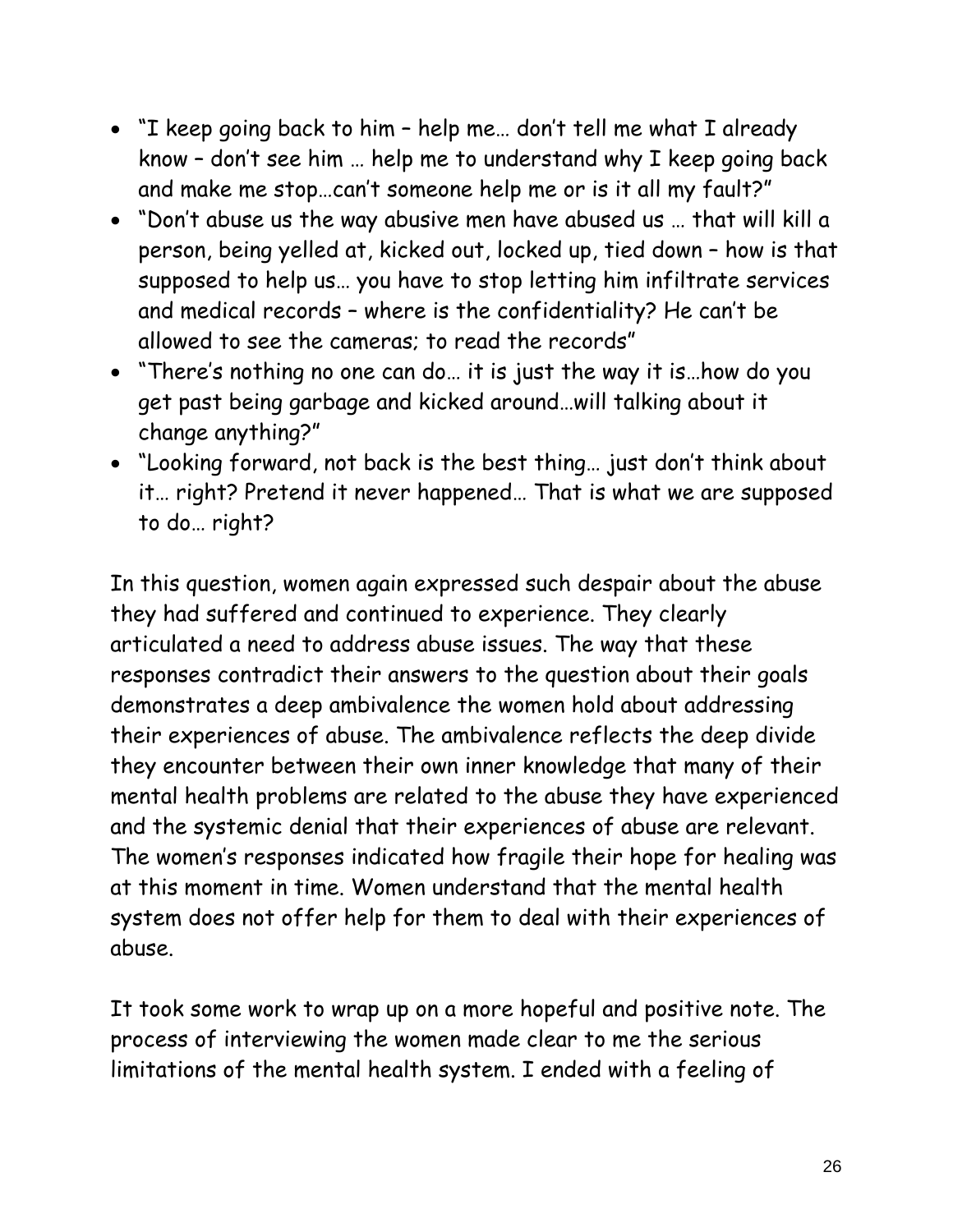hopelessness that mirrored what the women had expressed to me, but also feeling humbled by their incredible courage, strength and insights.

### CONCLUSION

The points listed below, address the key issues and insights learned from this study.

1) All ten of the women interviewed had someone in their lives who was posing an immediate danger or a threat. Seven out of the ten women were fearful of continued contact from an abusive partner or ex-partner. This immediate threat of danger in the women's lives was disturbing and alarmingly high. The women identified few resources available to address this issue and reported occasions where they were not believed or had their concerns taken seriously. The women used incredibly resourceful and creative strategies to protect themselves, but were left alone, isolated and without support to deal with these frightening issues. Why this is occurring is unclear. Although most of the women could identify one support worker who they felt understood and cared about them – this issue was dismissed. The failure to address women's current state of danger may relate to biases about mental illness, and assuming that the women's fear was not based in reality. Perhaps it is related to a reality of being homeless and that life on the streets is never safe. This might contribute to a belief system that acts to normalize, desensitize and render abuse and violence invisible.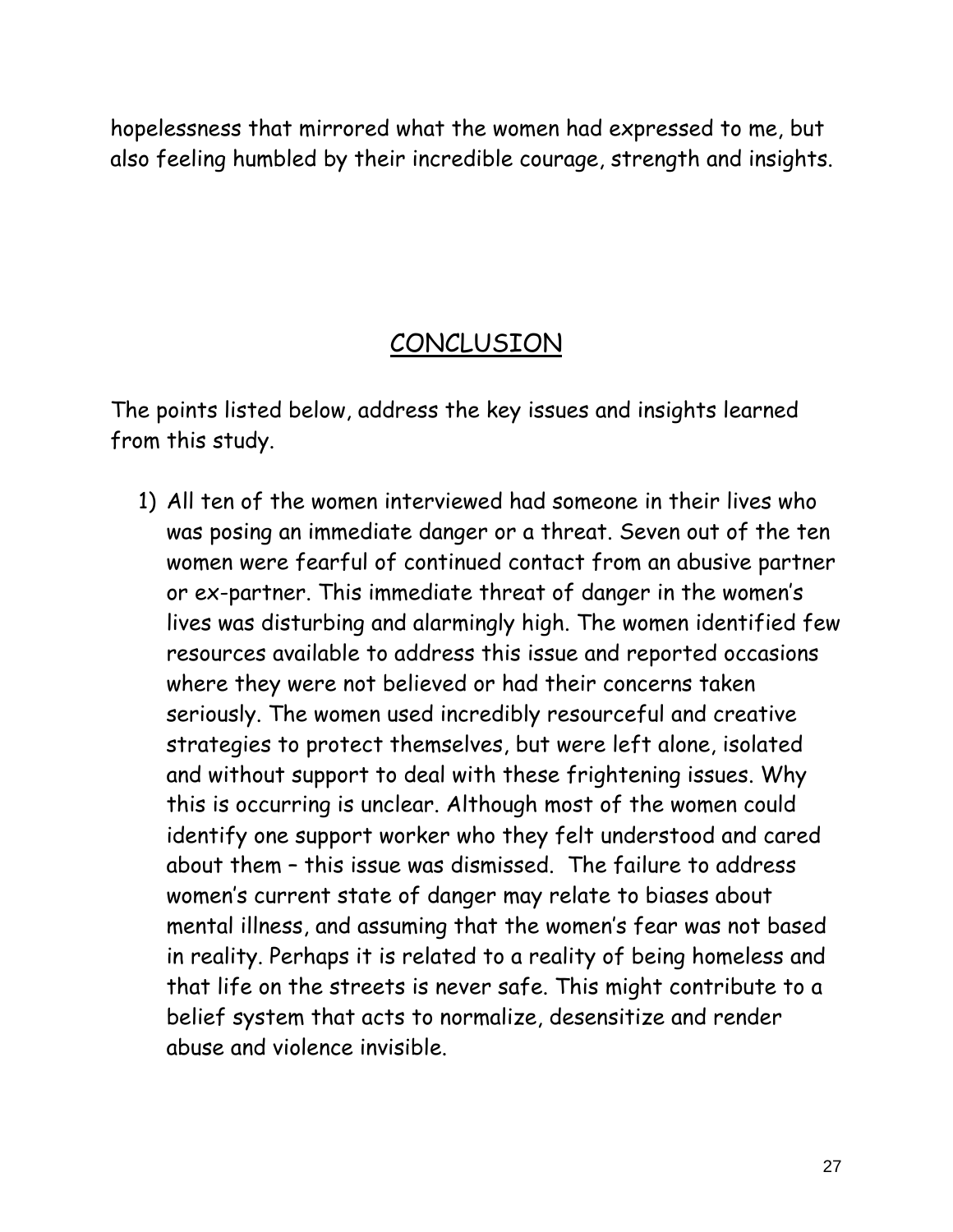2) None of the women had accurate information related to the causes and intent of abuse. Societal attitudes attributing violence to external stress, psychological factors, excuses for abusive behaviour and self- blame, were prevalent beliefs held by the women interviewed. The absence of accurate information made the women vulnerable to continue to experience abuse. Women have difficulty making informed choices and decisions about relationships in their lives without access to this valuable information.

3) When women reached out for help related to abuse, they were often denied support or silenced. Women reported experiences where they were denied access to woman abuse programs because of their mental health issues or housing status. Psychiatrists and mental health workers seemed unwilling or unable to provide women with support around issues of past abuse, and current situations of abusive partners were not adequately addressed. A feeling of hopelessness related to past and present abuse prevailed. Women understandably were ambivalent about addressing abuse.

4) All of the women described the ways in which experiences of abuse intersected within many aspects of their lives. Abuse related to their mental health, drug and alcohol use, ability to maintain housing and over all well-being. Although these connections were present, women generally addressed abuse/trauma as separate from mental health. This separation is also present within the mental health system. One woman described this split when she spoke about the panic she feels when she notices her boy friend starting to become abusive. She quickly shifted away from the issue of abuse and instead described this panic as being attributed to "being bipolar" verses a traumatic response connected to the abuse. Medication was seen as the solution to relieve the panic. This example demonstrates ways the mental health system separates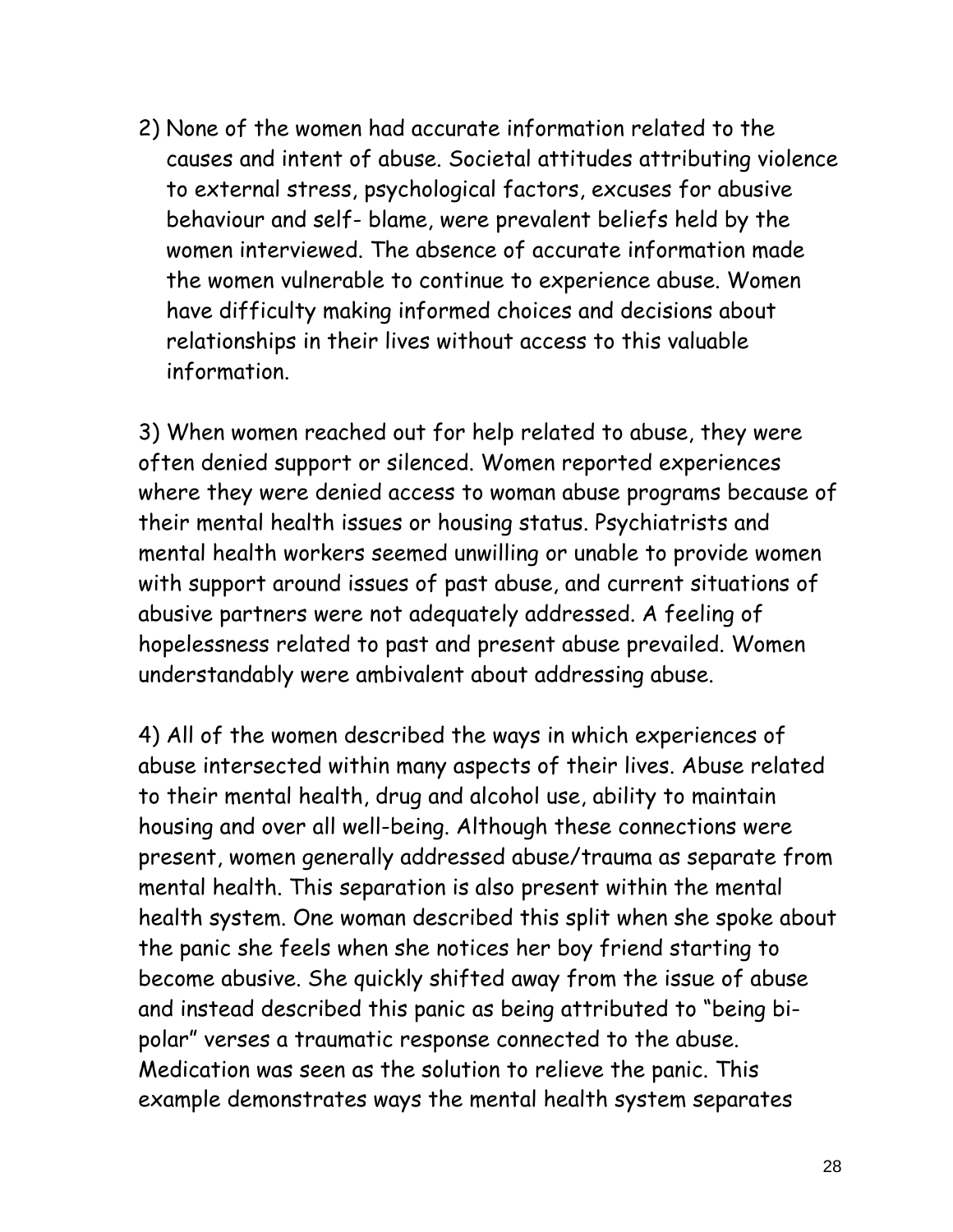trauma and mental health. It would be interesting to see if assisting this woman to connect the feelings of panic to the abuse, would lead to more effective use of responses or strategies to protect herself from her abusive partner.

The findings of this study are important considerations for housing, hostel, mental health and addiction workers. They speak to an extremely important issue that has a great impact on the lives of the women who they serve. Not attending to women's experience of abuse/trauma, or to their present situations of danger and abuse, seems to be working at odds towards an objective to assist women to gain stability and support to live independent and fulfilled lives. Despite some awareness of these significant factors, women's experiences of abuse remain largely invisible within services to homeless women. Even when abusive by a current intimate partner was a current and ongoing concern, it still was not being appropriately addressed in the services that the women accessed. Women's vulnerability to re-experiencing violence is exacerbated from the conditions of living on the streets, isolation, limited social supports and the absence of a safe, private home.

The violence against women sector should also be better informed about the experiences identified by homeless women with mental health challenges. This sector has done a poor job in addressing the needs of these women and has often excluded the women from both shelter and counseling services.

#### RECOMMENDATIONS

The following recommendations are proposed based on the findings of this study: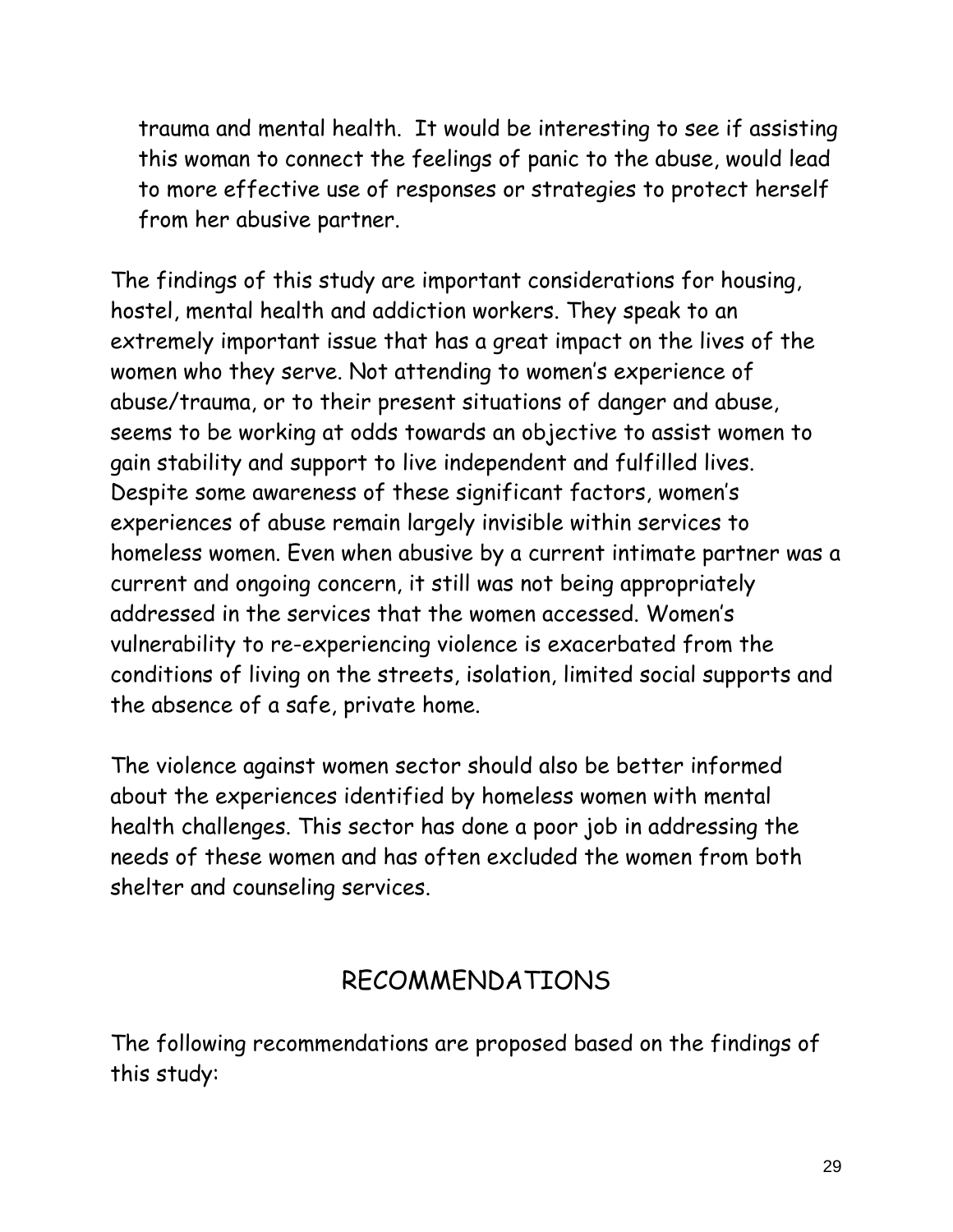The present issues of danger from abusive partners in women's lives urgently need to be addressed. Women need access to and support related to safety planning.

Access to information about woman abuse – causes, intent of abuse, how abuse tactics work, information about relationships based on control and mutual respect – should be made available to homeless women. This information would help women to make informed choices about relationships and potentially serve as a violence prevention strategy.

It is important for women to have information on the ways in which abuse impacts on mental health, so women can make sense of their experiences. The use of an integrative model (incorporate both a biomedical and social justice perspective on violence and trauma) would help to facilate this understanding.

Services to homeless women need to directly address the numerous and multifaceted occurrences of violence and abuse within women's lives, recognizing the impact abuse has on all areas of women's experience.

Mental health and addiction services need to be trauma informed (take into account knowledge about trauma and then integrate knowledge into service delivery) and trauma specific (provide specific first stage services to directly address the effects of trauma, with the goal of healing and recovery) to provide more effective, integrated and holistic services to homeless women. Integrated services using trauma theory have been studied and recommended by many researchers (Harris, 1996; Haskell, 2003; Morrow, 1999; Moses et al, 2004). Training in these approaches for front line workers including hostel workers, community mental health workers, addiction workers and psychiatrists, needs to be implemented.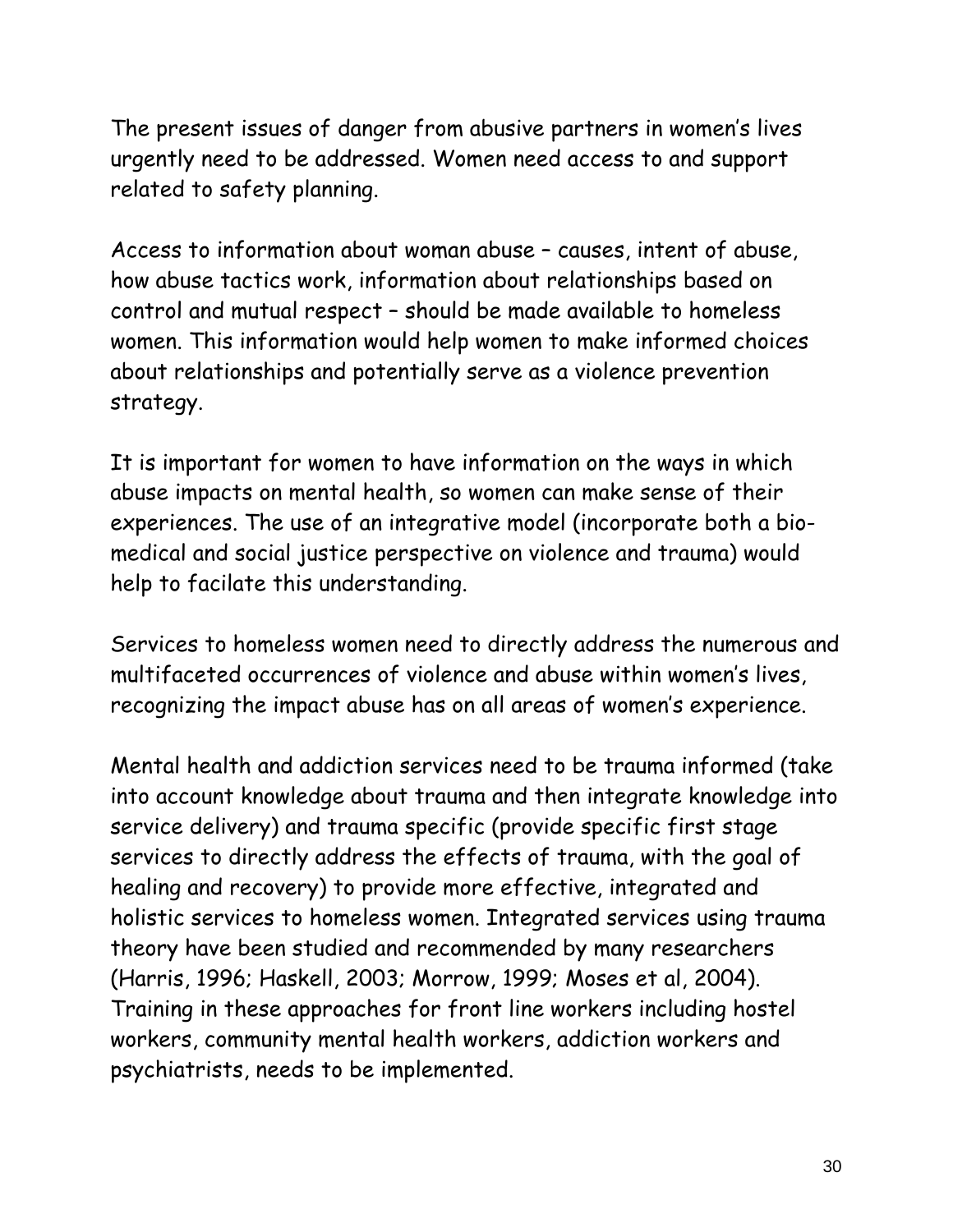Service providers in the violence against women and hostel sectors need to begin to work together to share expertise and knowledge to enhance service coordination and provision to homeless women.

Access to safe, adequate, affordable housing and increased income supports are crucial elements for women to maintain all aspects of their health and well-being.

#### QUESTIONS FOR FURTHER STUDY

Further research needs to be completed exploring integrated service models along with evaluating program effectiveness.

Continued discussion needs to occur on the issue of client centered care and services. In this study the women discussed their goals and needs for further support including commentary on wanting to move beyond the abuse and leave the past behind. These responses could be taken literally to mean that women were indicating that they did not want to address abuse/trauma issues. Further studies could determine whether goals that the women identified are based on priorities determined by experts or professionals in positions of authority, or whether women's ambivalence to address abuse is in response to past experience and the lack of support and validation that they have received when they've reached out to social service agencies for help related to abuse. These past experiences could explain the hopelessness expressed by the women interviewed.

Similar studies should be conducted with larger numbers of homeless women to determine if these findings can be generalized.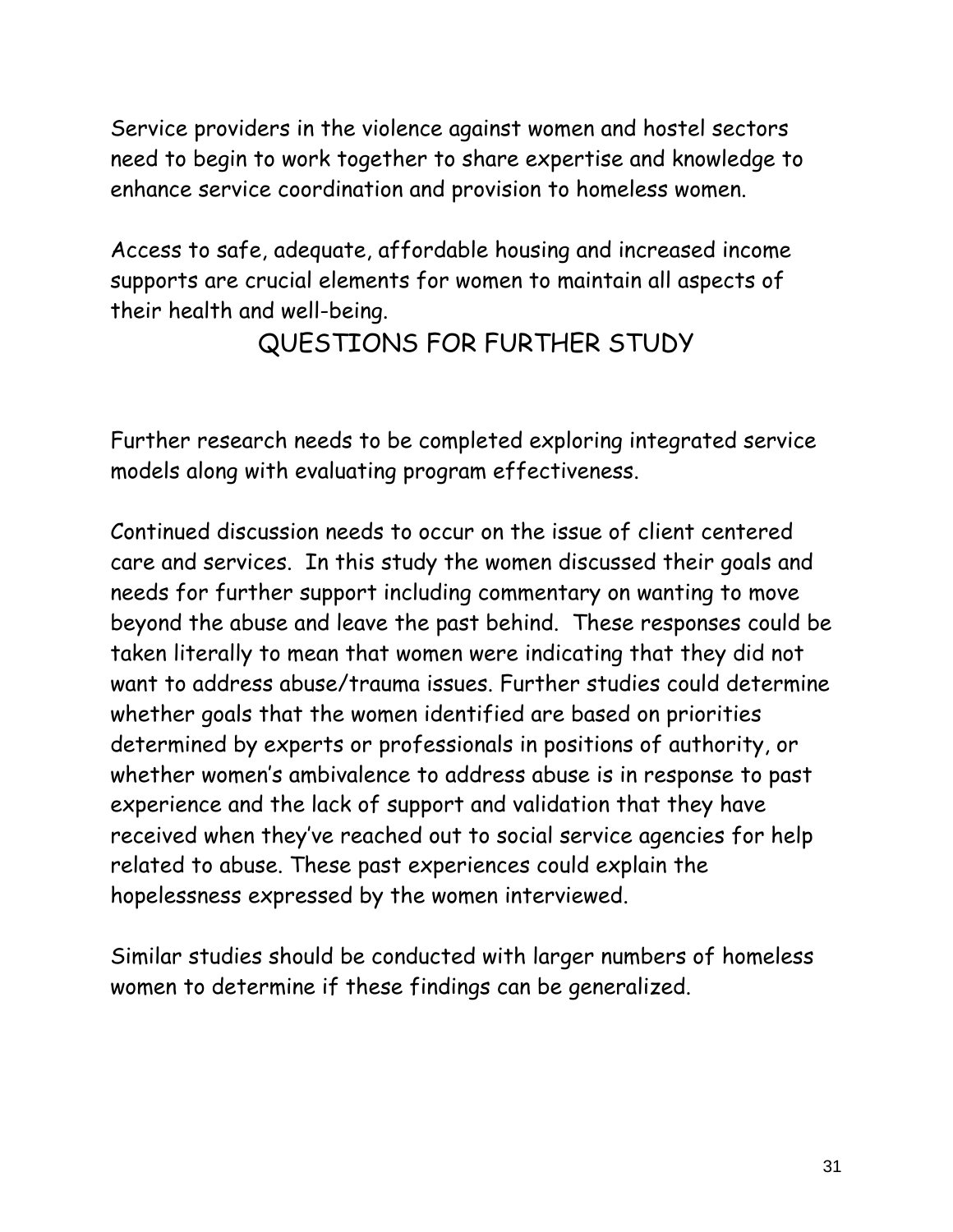#### APPENDIX Interview Guide for Women

- 1) So many women experience abuse and violence starting when they are children. Can you tell me about how abuse has been apart of your life?
- 2) Is there anyone in your life right now who you are afraid of, who is dangerous or threatening you?
- 3) What do you believe causes men to be abusive?
- 4) What are the things that keep women trapped or stuck with abusive men?
- 5) Has experiencing abuse ever resulted in losing your housing?
- 6) Have abusive people in your life used your history of mental health as a way to control or hurt you?
- 7) Abusive men can take a long time to get out of your life. If you saw an ex-partner coming down the street and you didn't want anything to do with him, what would you do?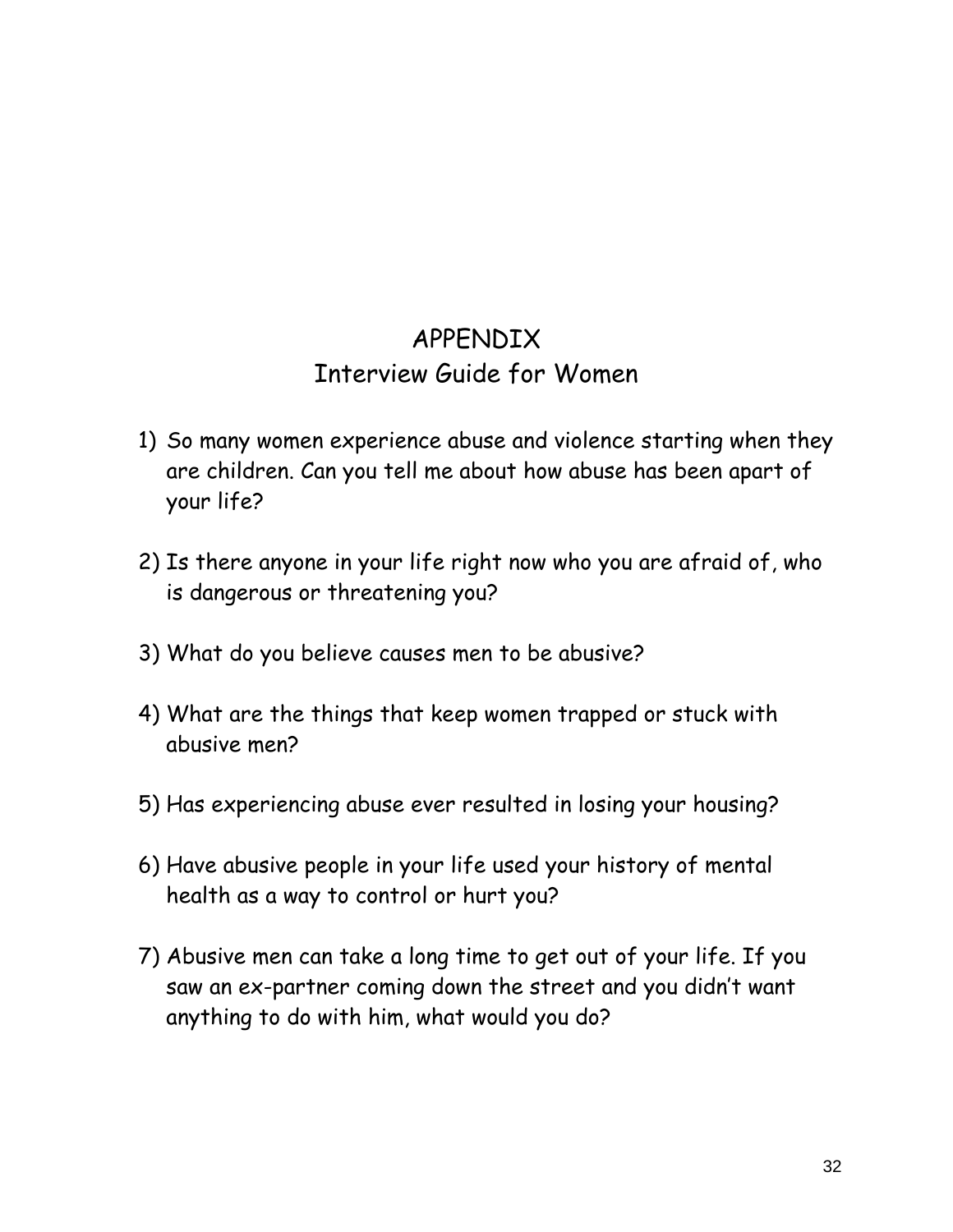- 8) Have you ever seen this power and control wheel that explains how abuse works?
- 9) We have talked about some of the abuse that you have experienced in your life. Have you ever talked about it to a Doctor, counselor, etc.? What have been your experiences in seeking help for abuse issues?
- 10) If you could pick 2 things you are wishing for or working towards right now, what would they be?
- 11) How could services for homeless women be improved or do better to address abuse issues?

12) Is there anything else that you would like to discuss or that is important for me to know about?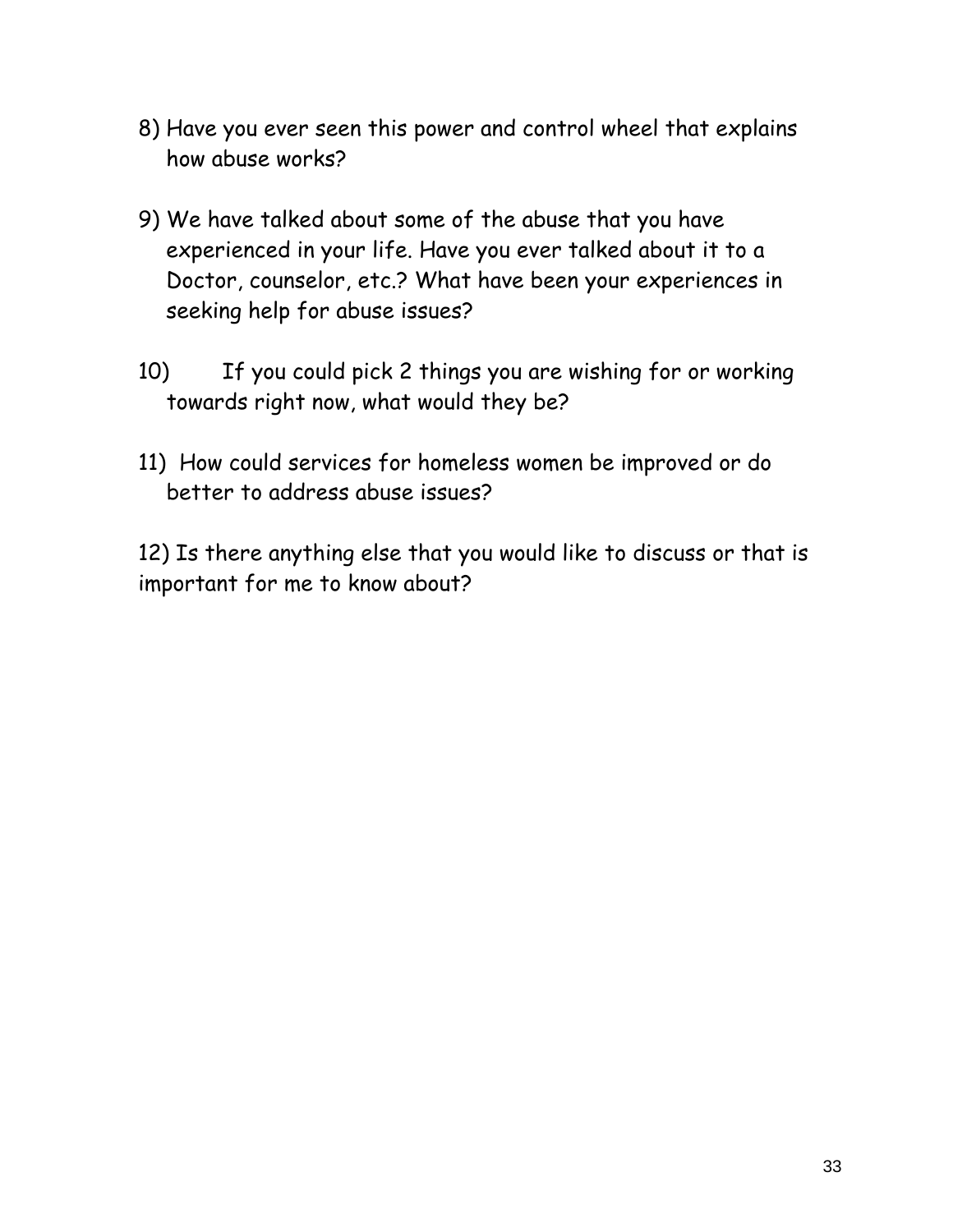# References

Anderson, C. and K. Chiocchio. 1997. "The Interface of Homelessness, Addictions and Mental Illness in the Lives of Trauma Survivors". In Sexual Abuse in the Lives of Women Diagnosed with Serious Mental Illness. Ed. M Harris and C. Landis. Overseas Publishers Association, Amsterdam.

Buhrich, N., Hodder, T., & M. Teesson. 2000. Lifetime Prevalence of Trauma Among Homeless People. Australian and New Zealand Journal of Psychiatry. 34(6) 963 – 966, Dec.

Boyer, Michelle, Ku, Jane, and Shakir, Uzma. 1997. The Healing Journey: Women & Mental Health. Documenting the Voices of Ethnoracial Women Within an Anti-Racist Framework. Across Boundaries Mental Health Centre, Toronto.

Canadian Public Health Association. 1997. Health Impacts of Social & Economic Conditions: Implications for Public Policy. Executive Summary. Board of Directors Discussion Paper.

Chung, D., Kennedy, R., O'Brian, B. & s. Wendt. Home Safe Home: The Link Between Domestic Violence and Women's Homelessness. Commonwealth Office of the Status of Women. Pirie Printers, Australia.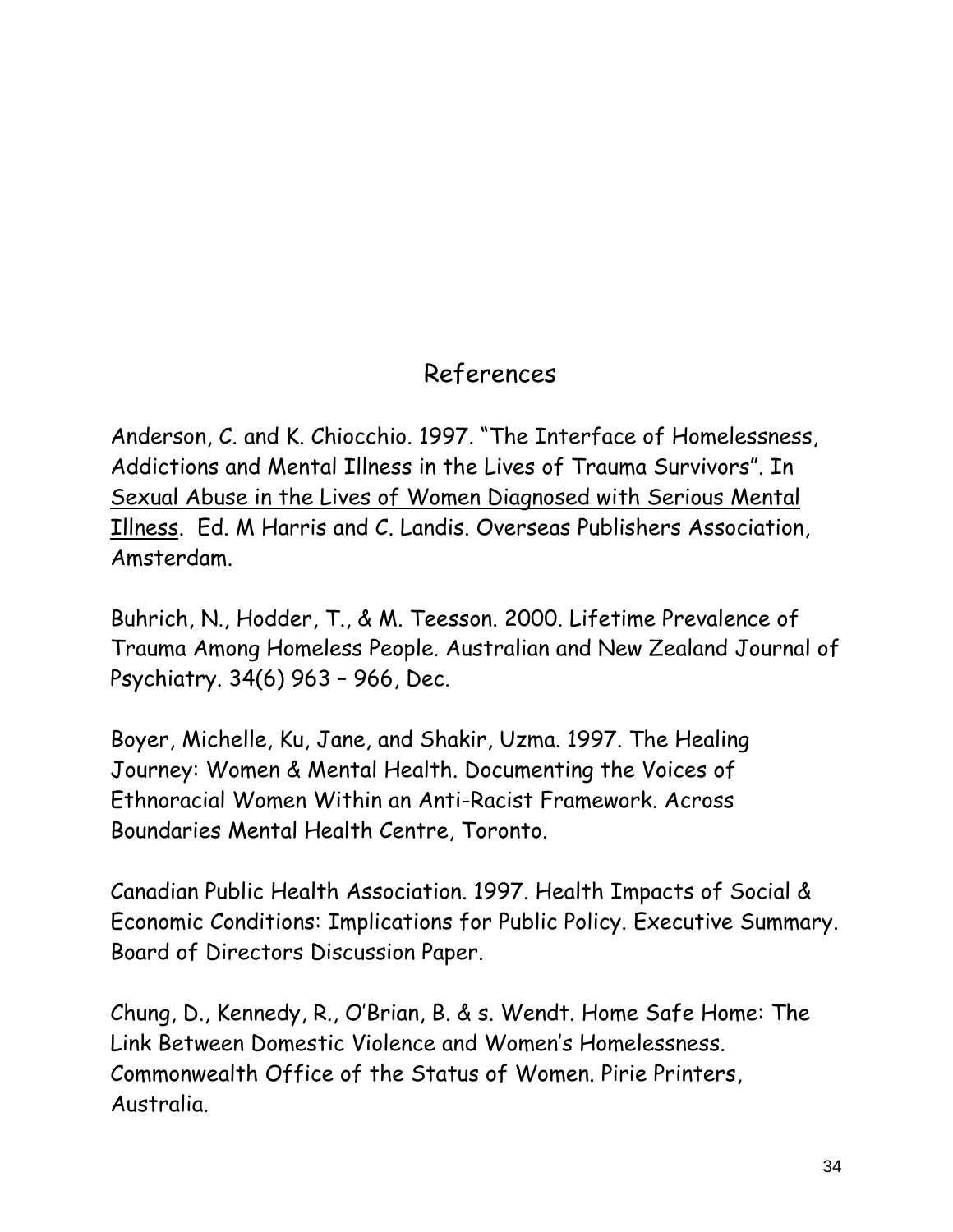Davies-Netzley, S., Hurlbourt, M. & Hough, R. 1996. Childhood Abuse as a Precursor to Homelessness for Women with Severe Mental Illness. Violence & Victims. 11(2): 129-142, Summer.

Day, Tannis. 1995. The Health Related Costs of Violence Against Women in Canada: The Tip of the Iceberg. London: Centre for Research on Violence against Women And Children. London, Ontario.

Epele, M. 2002. Gender, Violence and Women's HIV: Survival in the Streets. Culture, Medicine & Psychiatry. 26(1): 33 –54, Mar.

Finkelstein, N., VandeMark, N., Fallot, R., Brown, V., Cadiz, S. and J Heckman. 2004. Enhancing Substance Abuse Recovery Through Integrated Trauma Treatment. National Trauma Consortium for the Center for Treatment for Substance Abuse Treatment.

Fitzpatrick, K., LaGory, M. & F. Ritchey. 1999. Dangerous Places: Exposure to Violence and Symptoms of the Mental Health Consequences for the Homeless. American Journal of Orthopsychiatry. 69(4): 438 – 447, Oct.

Goodman, L. & Dutton, M. 1996. The Relationship Between Victimization and Cognitive Schemata Among Homeless and Seriously Mentally Ill Women. Violence & Victims. 11(2): 159 – 174, Summer.

Gurr, J., Mailloux, D., Kinnon, D., & S. Doerge. 1996. Breaking The Links Between Poverty And Violence Against Women: A Resource Guide. Family Violence Prevention Division. Health Canada.

Harris, Maxine. 1996. Treating Sexual Abuse With Dually Diagnosed Women. Community Mental Health Journal. 32(4): 371 – 385. Aug.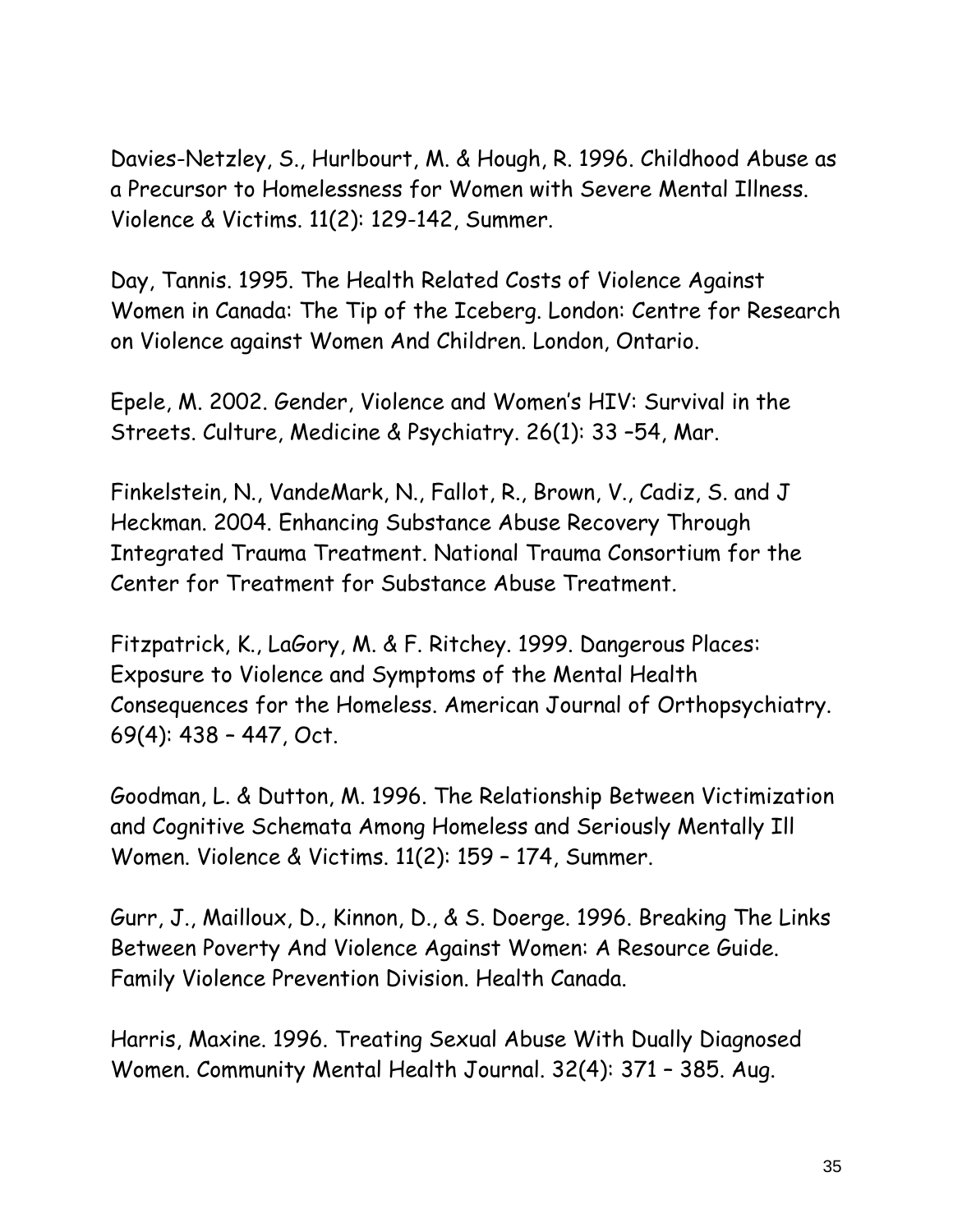Harris, Maxine. 1990. Trauma Recovery and Empowerment: A Clinicians Guide For Working With Women In Groups. The Free Press, New York.

Haskell, Lori. 2003. First Stage Trauma Treatment: A Guide for Mental Health Professionals Working With Women. Centre for Addiction and Mental Health, Toronto.

Herman, Judith. 1992. Trauma and Recovery. Basic Books, New York. Kappel Ramji Consulting Group. The Impact of Homelessness on Women's Health: Final Report. Sistering: A Women's Place. Brown Book Company, Toronto.

Miller, B., Downs, W. 1993. The Impact of Family Violence on the Use of Alcohol by Women. Alcohol Health Research World. 17: 137 – 143.

Morrow, Marina. 2002. Violence and Trauma in the Lives of Women with Serious Mental Illness: Current Practices in Service Provision in British Columbia. British Columbia Centre of Excellence in Women's Health. Vancouver, British Columbia.

Morrow, Marina, and Chappell, Monika. 1999. Hearing Women's Voices: Mental Health Care for Women. British Columbia Centre of Excellence for Women's Health. Vancouver, British Columbia.

Moses, D., Reed, B, Mazelis, R. & B. D'Ambrosio. 2003. Creating Trauma Services for Women with Co-Occurring Disorders: Experiences from the SAMHSA Women with Alcohol, Drug Abuse and Mental Health Disorders who have Histories of Violence Study.

Najavits, L., Weiss, R., & S. Shaw. 1999. Clinical Profile of Women with Post Traumatic Stress Disorder and Substance Dependence. Psychology of Addictive Behaviors, 13(2), 98 – 104.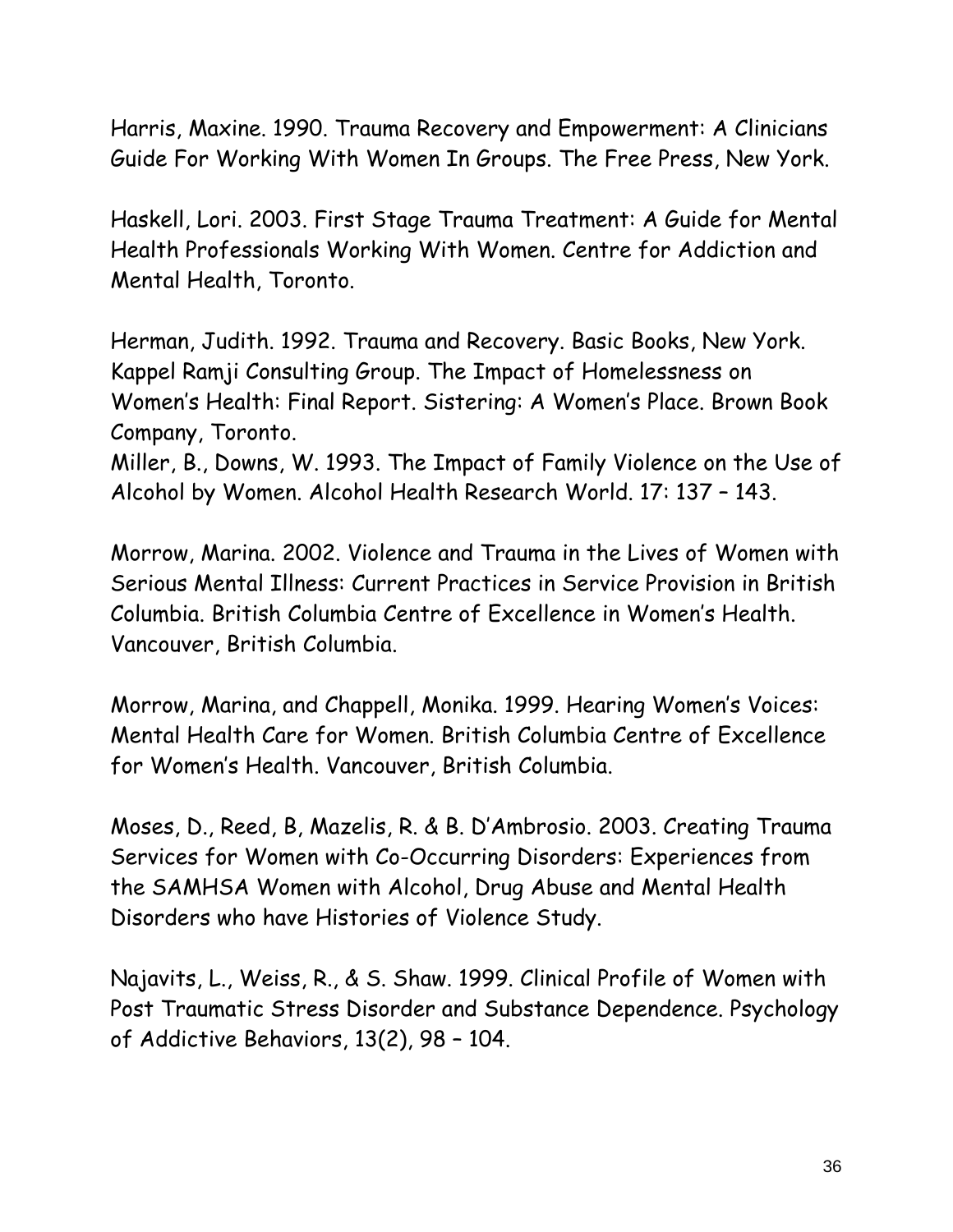Novac, S., Brown, J., & C. Bourbonnais. 1996. No Room of Her Own: A Literature Review on Women and Homelessness. CMH

Novac, Sylvia, Brown, J., & G. Gallant. 1999. Women on the Rough Edge: A Decade of Change for Long-term Homeless Women. CMHC. Toronto, Ontario.

Nyamathi, A., Bayley, L., Anderson, N., Keenan, C. & B. Leake. 1999. Perceived Factors Influencing the Initiation of Drug and Alcohol Use Among Homeless Women and Reported Consequences of Use. Women And Health. 29(2): 99 – 114.

Parks, K., & Miller, B. 1997. Bar Victimization of Women. Psychology of Women Quarterly. 21, 509 – 525.

Public Health Agency of Canada. 2005.The Social Determinants of Health: An Overview of the Implications for Policy and the role of the Health Sector. Conference Summary.

Raphael, Dennis (ED). 2004. Social Determinants of Health: Canadian Perspectives.

Saakvitne, K., Gamble, S., Pearlman, L. & Tabor, B. 2000. Risking Connection: A Training Curriculum for Working with Survivors of Childhood Abuse. Sidran Press, Baltimore.

Vostanis, P., Tischler, V., Cumella, S. & T. Bellerby. 2001. Mental Health Problems and Social Supports Among Homeless Mothers and Children Victims of Domestic Violence. International Journal of Social Psychiatry. 47(4): 30 –40, Winter.